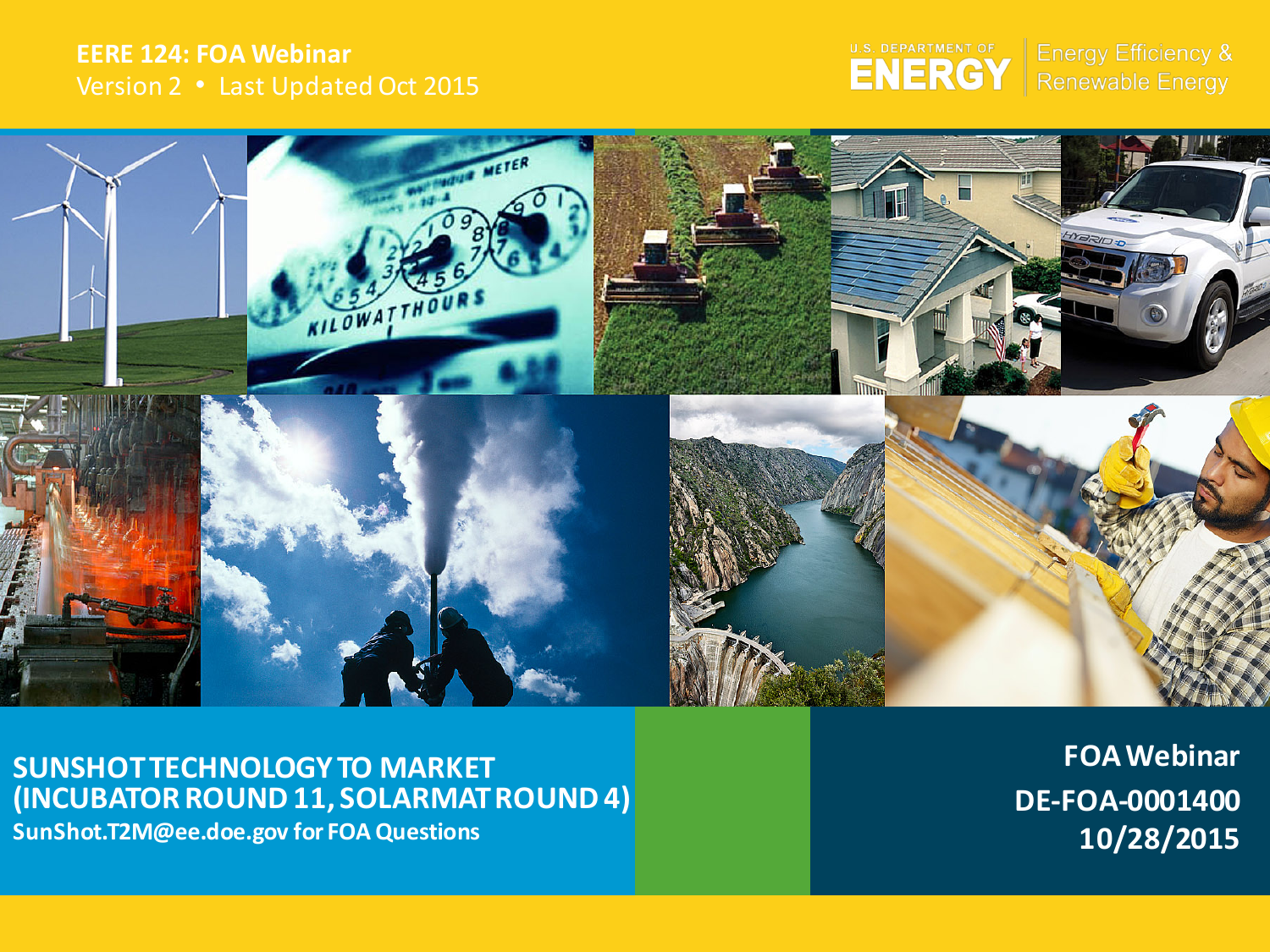## **Notice**

- All applicants are strongly encouraged to carefully read the Funding Opportunity Announcement DE-FOA-0001400 **("FOA")** and adhere to the stated submission requirements.
- This presentation summarizes the contents of FOA. If there are any inconsistencies between the FOA and this presentation or statements from DOE personnel, the FOA is the controlling document and applicants should rely on the FOA language and seek clarification from EERE.
- If you believe there is an inconsistency, please contact SunShot.T2M@ee.doe.gov.

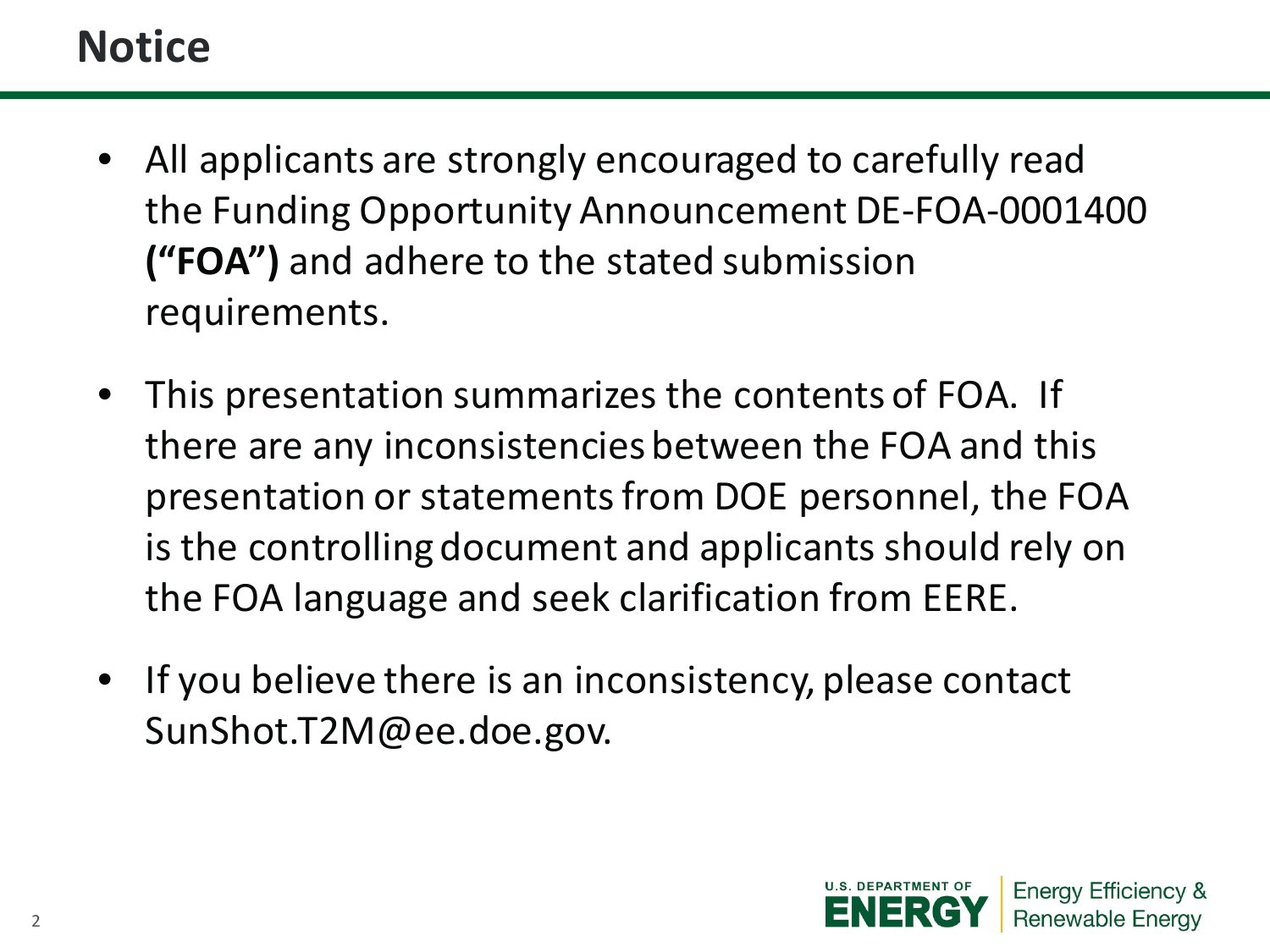- We will not be recording this webinar
- Slides and script will be posted to EERE Exchange
- All questions submitted during this presentation will be answered in written form and posted to EERE Exchange
	- Please be patient, this will be done as fast as possible

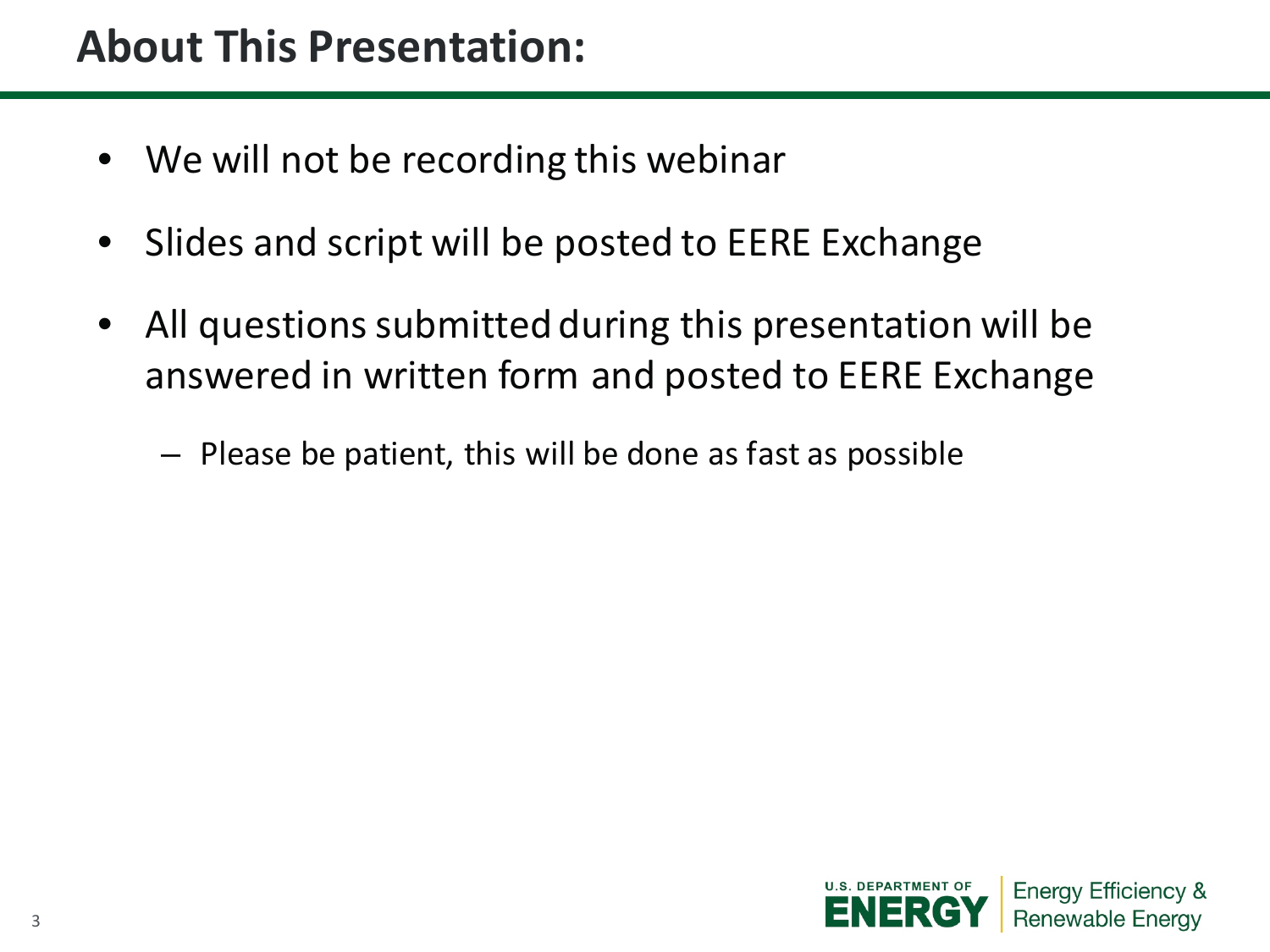### **DE-FOA-0001400**

### **SunShot Technology to Market**

### **(Incubator Round 11, SolarMat Round 4)**

### Anticipated Schedule:

| <b>FOA Issue Date:</b>                                                          | 09/15/2015            |
|---------------------------------------------------------------------------------|-----------------------|
| <b>Submission Deadline for optional Letter of Intent:</b>                       | 11/02/2015, 3:00pm ET |
| <b>Concept Paper Informational Webinar:</b>                                     | 10/28/2015, 3:00pm ET |
| <b>Submission Deadline for Concept Papers:</b>                                  | 11/18/2015, 3:00pm ET |
| <b>Full Application Informational Webinar</b>                                   | 01/06/2016, 3:00pm ET |
| <b>Submission Deadline for Full Applications:</b>                               | 02/03/2016, 3:00pm ET |
| <b>Expected Submission Deadline for Replies to Reviewer</b><br><b>Comments:</b> | 03/14/2016, 3:00pm ET |
| <b>Expected Date for EERE Selection Notifications:</b>                          | May 2016              |
| <b>Expected Timeframe for Award Negotiations</b>                                | May-August 2016       |

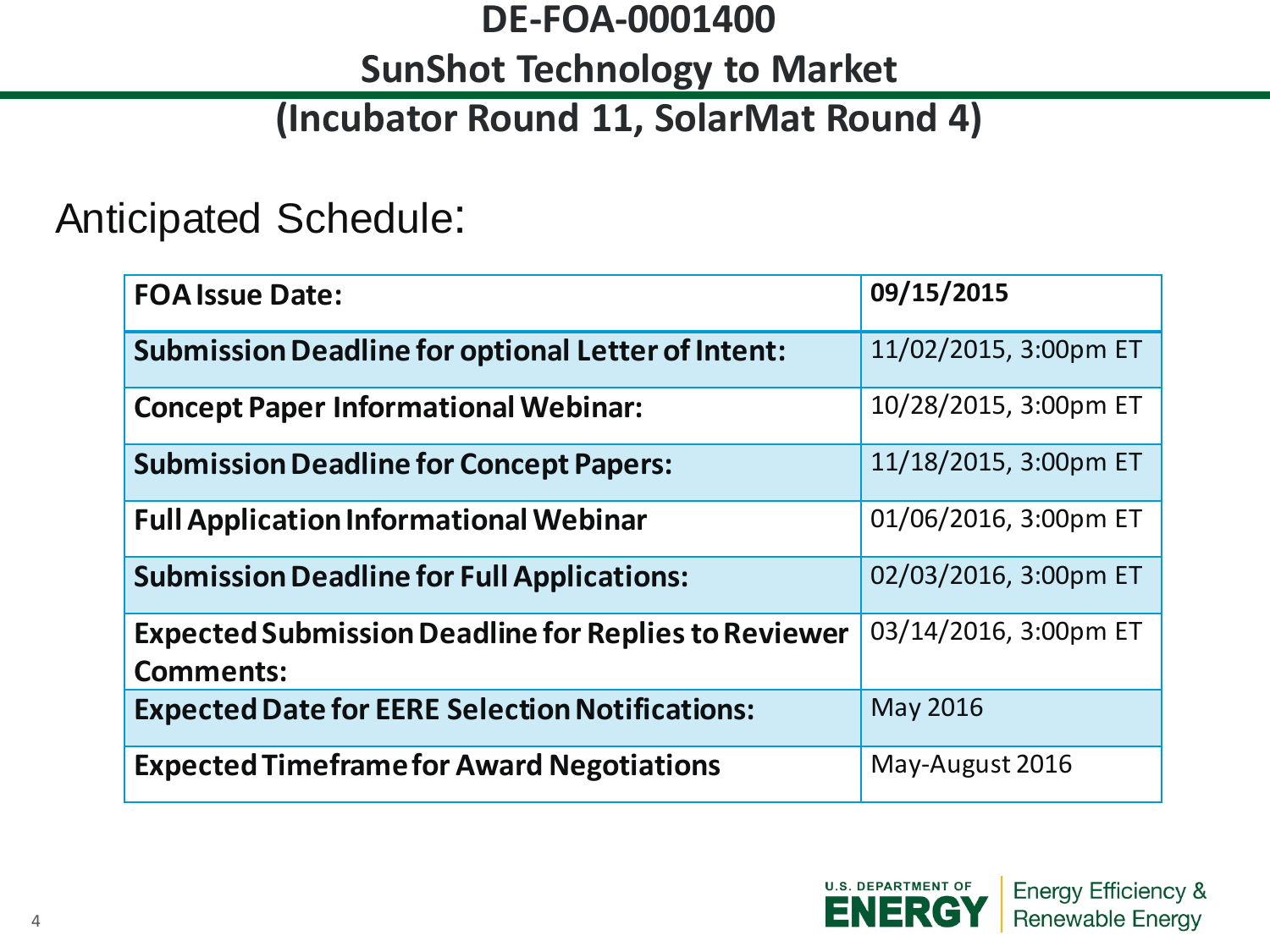### **FOA Timeline**



#### EERE anticipates making awards by August 2016



**Energy Efficiency & Renewable Energy**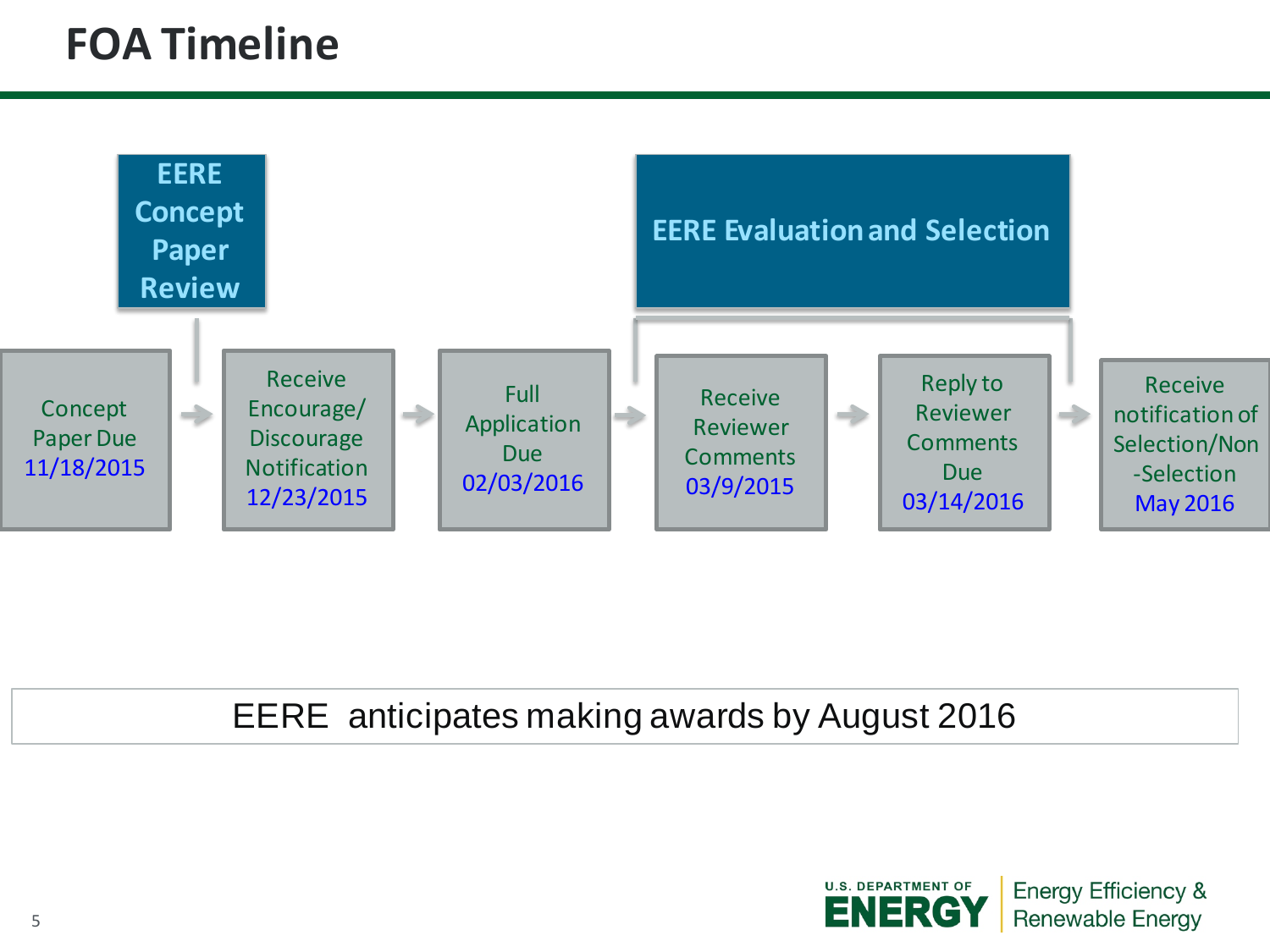# **Agenda**

- 1) Award Information
- 2) FOA Description and Eligibility Criteria
- 3) FOA Tiers
- 4) Statement of Substantial Involvement
- 5) Letters of Intent
- 6) Concept Papers
- 7) Concept Paper Submission
- 8) FAQ

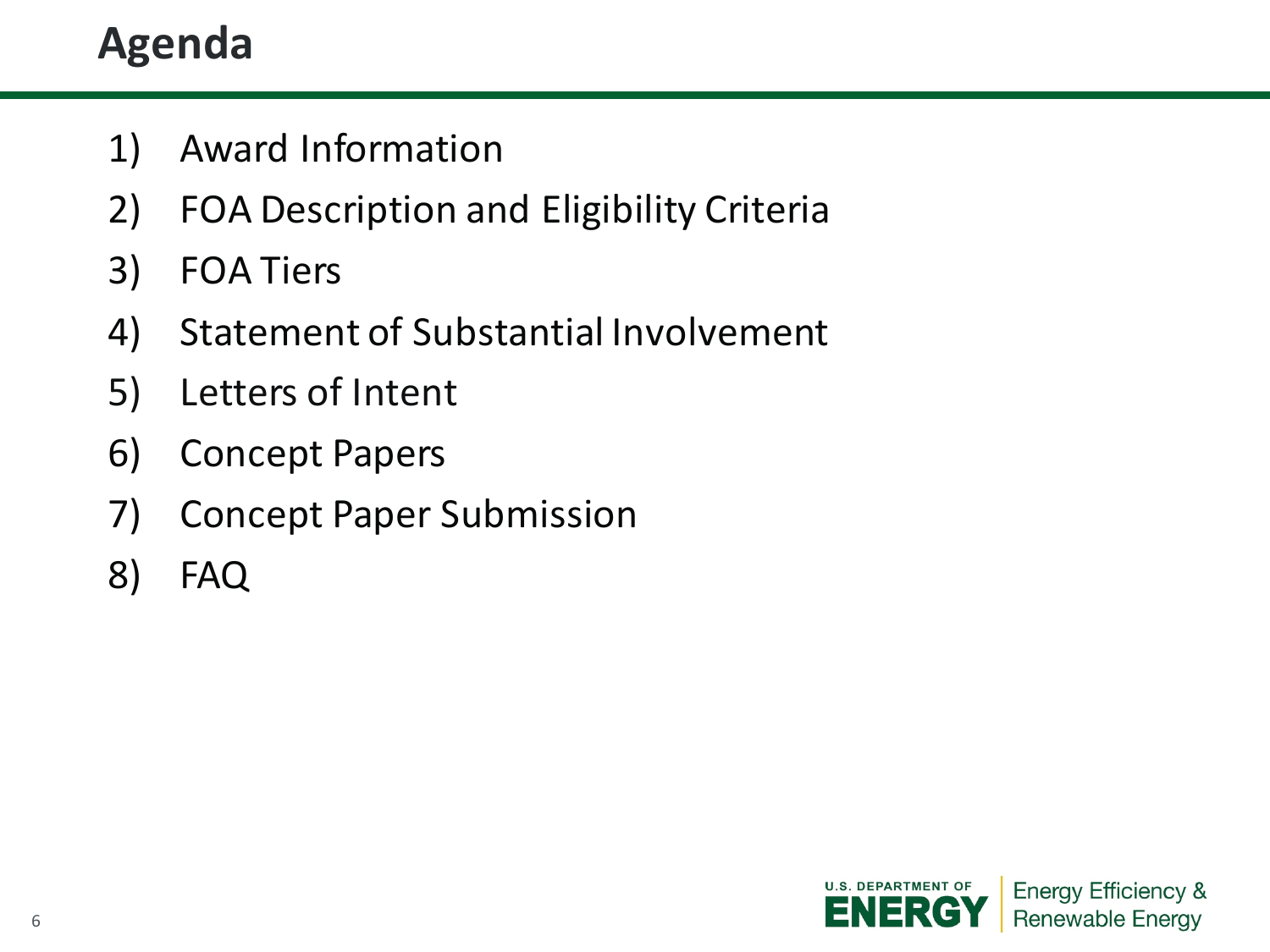### **Award Information**

| Total Amount 530 million |                                                             |
|--------------------------|-------------------------------------------------------------|
| to be                    |                                                             |
| <b>Awarded</b>           |                                                             |
| <b>Average</b>           | EERE anticipates making awards that range from \$500,000 to |
| <b>Award</b>             | \$5 Million.                                                |
| <b>Amount</b>            |                                                             |
| <b>Types of</b>          | <b>Cooperative Agreements</b>                               |
| <b>Funding</b>           |                                                             |
| <b>Agreements</b>        |                                                             |
| <b>Period of</b>         | Up to 24 months                                             |
| <b>Performance</b>       |                                                             |
|                          |                                                             |
| <b>Cost Share</b>        | 20-50% of Total Project Costs depending on Tier             |
| <b>Requirement</b>       |                                                             |
|                          |                                                             |

\*Subject to the availability of appropriatedfunds

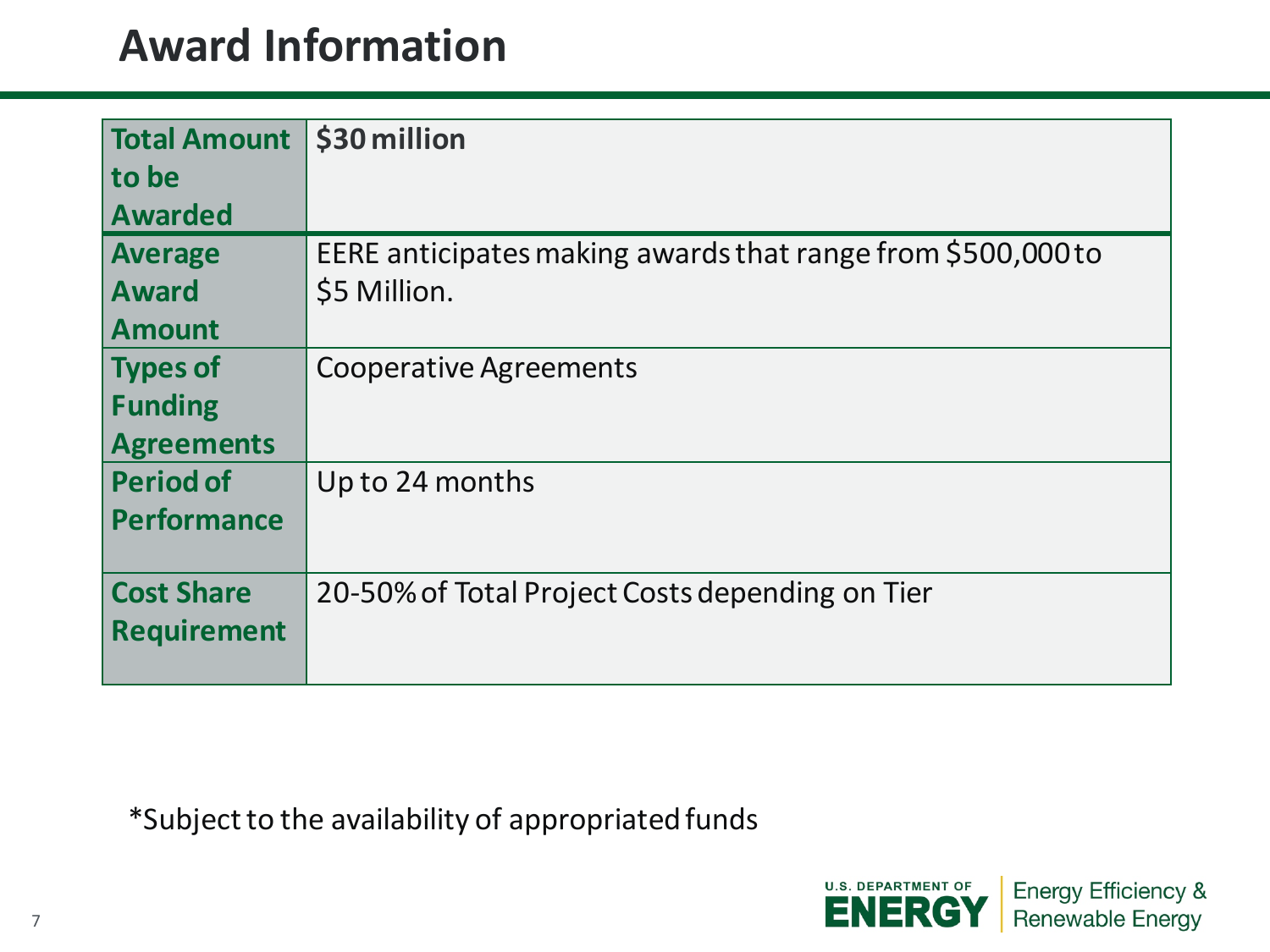## **FOA Description**

- This funding program combines two funding programs into one:
	- SunShot Incubator Program Round 11,
	- SolarMat Round 4
- These programs have occurred annually in the past (combined for the first time last year)
- T2M intends to reopen this funding program for new applications in:
	- Q4 (Oct-Dec) 2016 and Q4 2017 (subject to availability of funds appropriated by Congress for the purpose of this program and the availability of future-year budget authority).

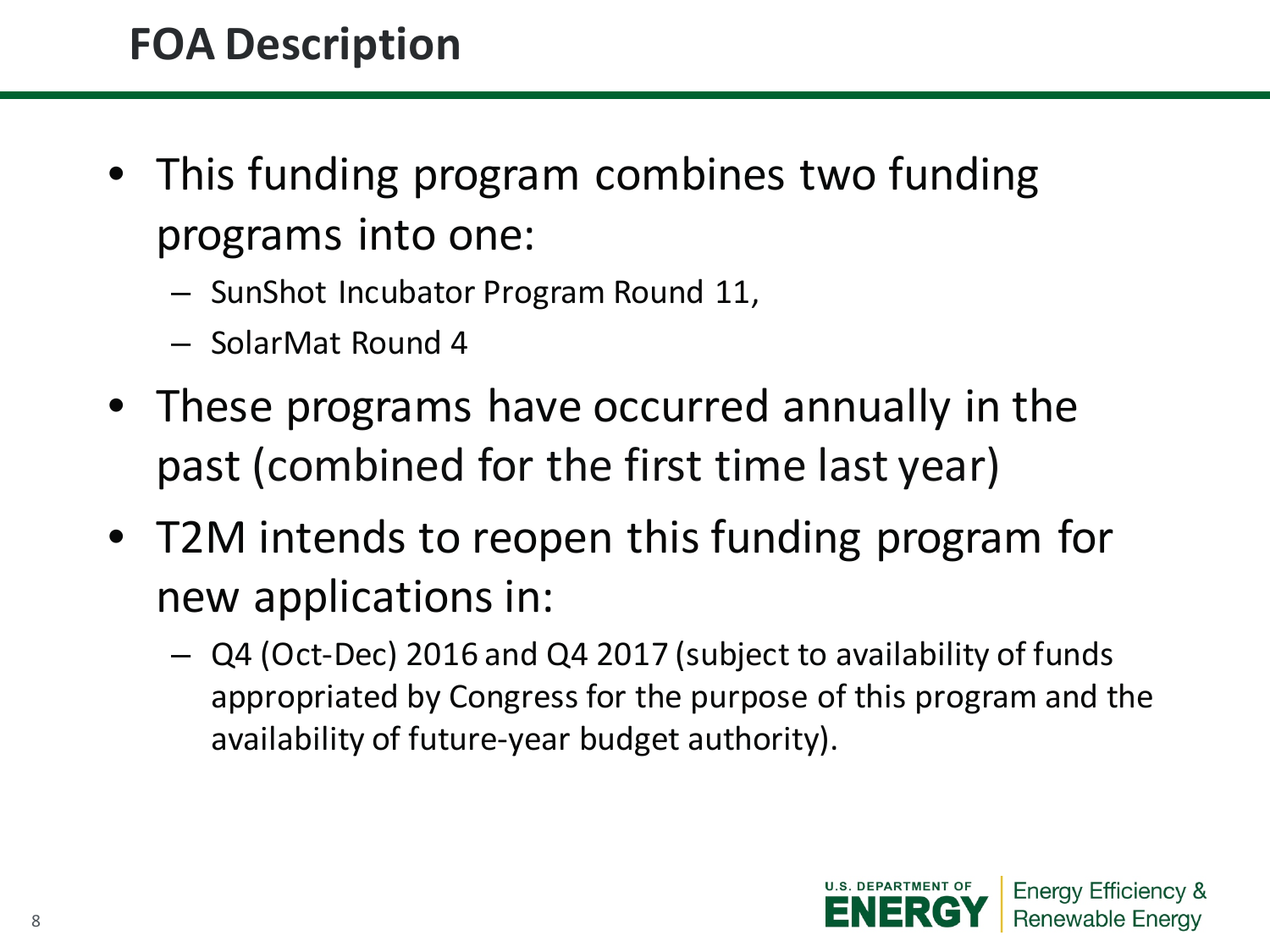### **FOA Description- Continued**



Energy Efficiency & Renewable Energy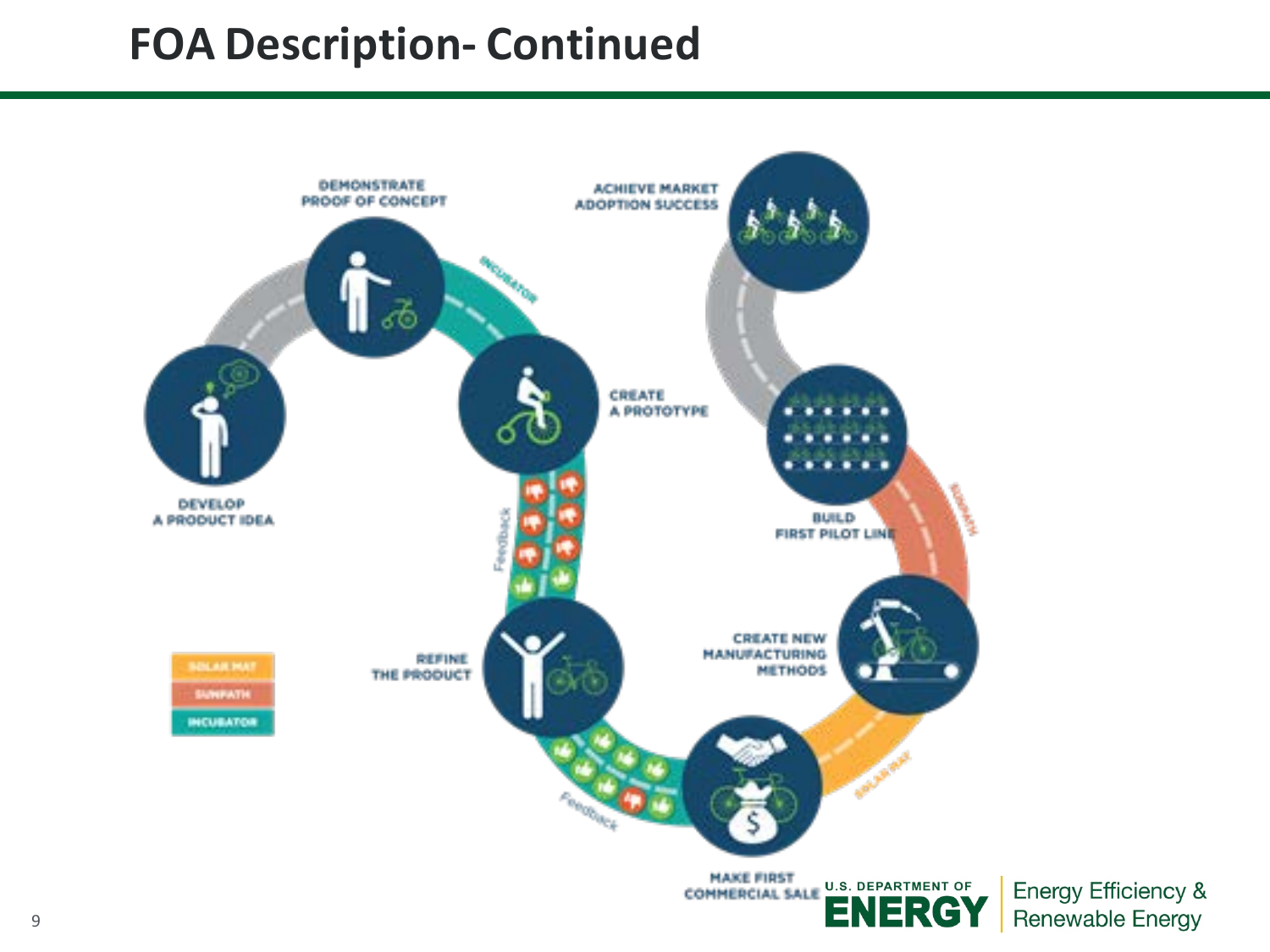### **FOA Description- Continued**

- The purpose of this funding program is to help remove technical and market barriers that are addressable by **technology and business innovation.**
- These solutions cover hardware innovation and manufacturing, software, cost-reductions throughout the value chain, and non-cost (capability) related solutions.
- These solutions are expected to **aid in achieving a ubiquitous solar energy solution** and provide a clear path for these highly impactful technologies and solutions to rapidly reach market success.

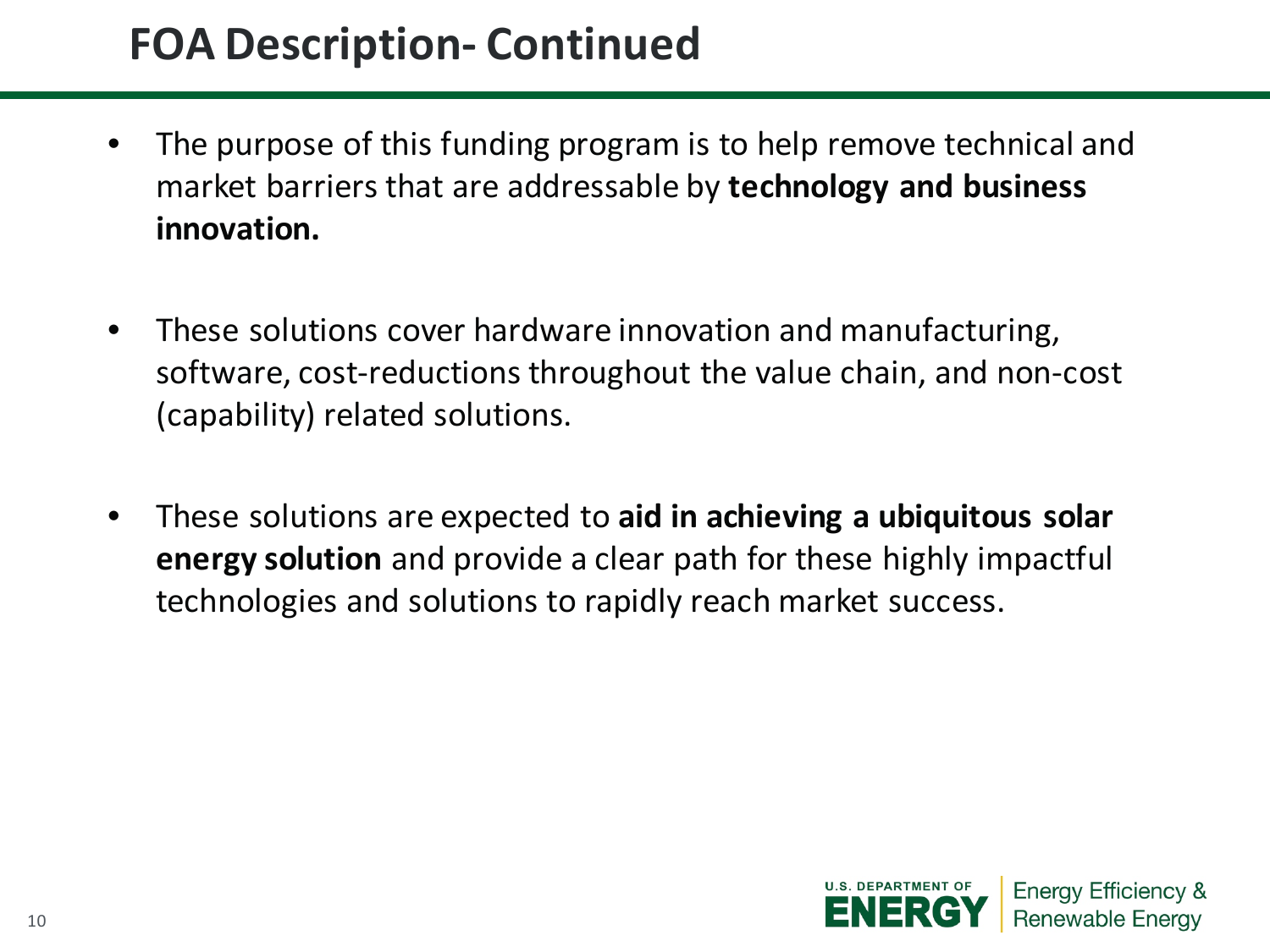This funding program seeks to fund innovations that drive significant improvements in two primary ways:

- 1. Radical breakthroughs that result in disruptive industry solutions (Figure 2a, in FOA); and/or
- 2. Major (not minor/incremental) improvements to components that affect the solar system cost structure (Figure 2b, in FOA).

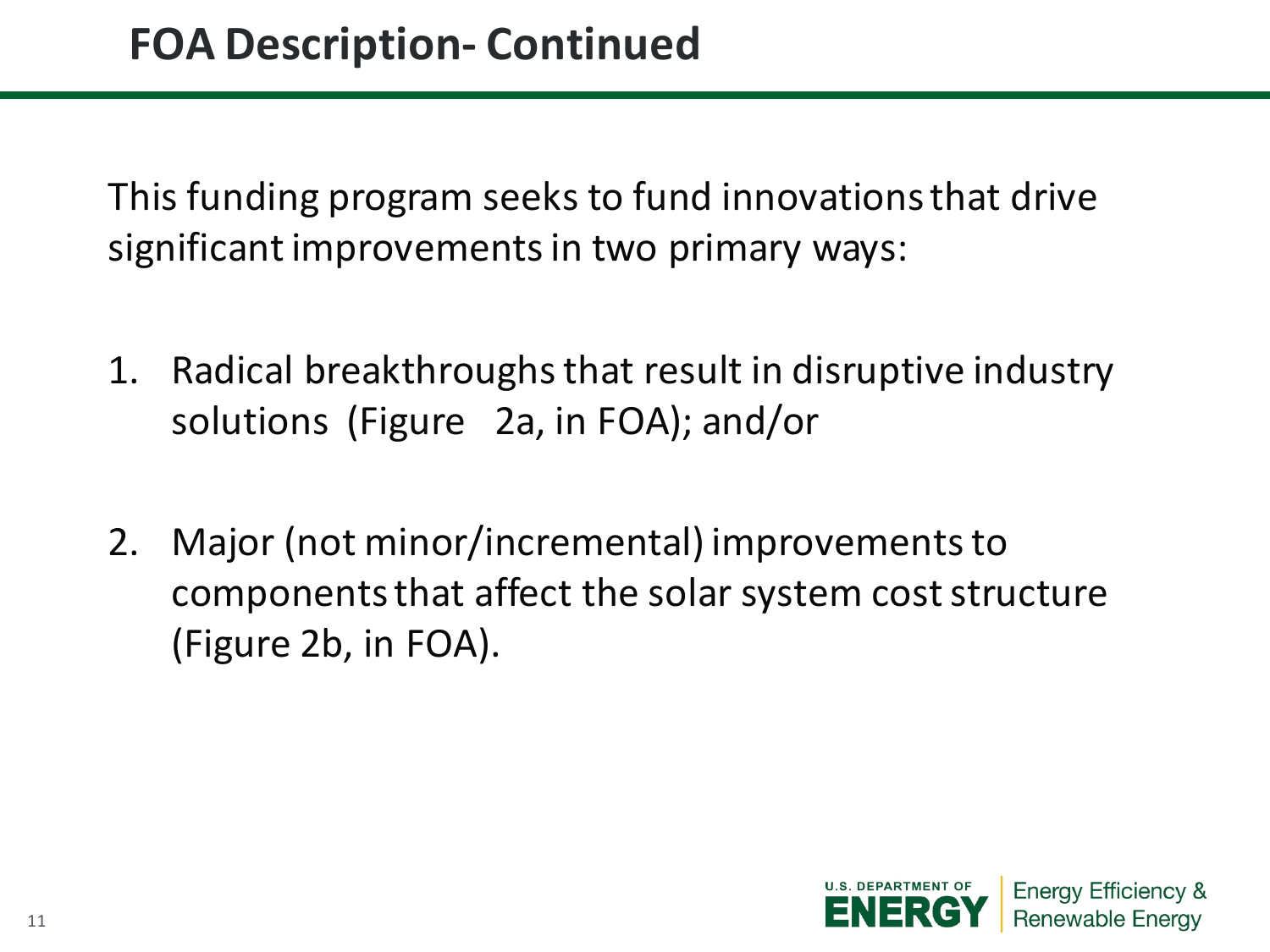### **FOA Description - Continued**



12

Energy Efficiency & Renewable Energy

**ENERGY**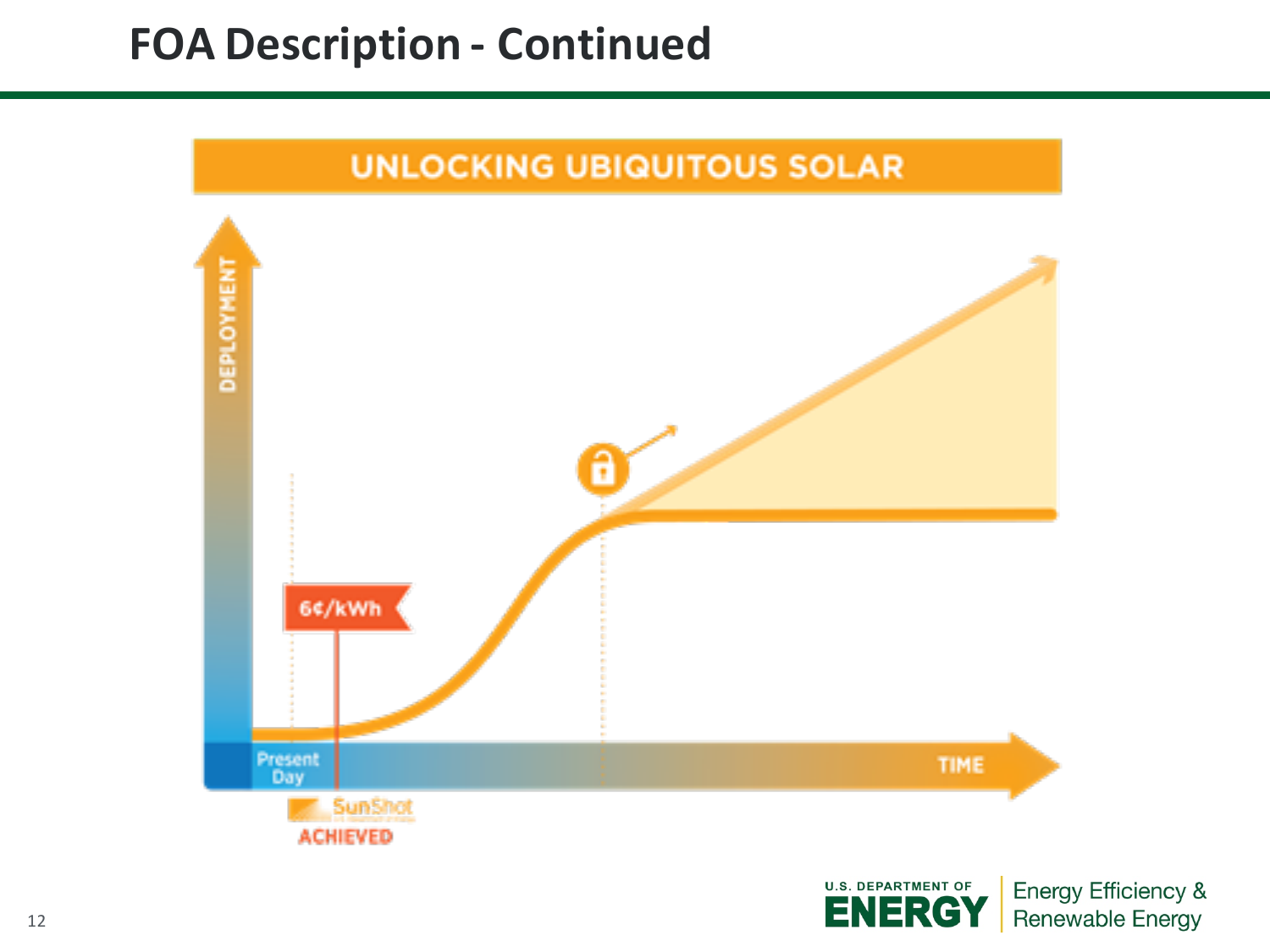### **Eligible applicants for this FOA include:**

**Standalone Applicants:** *Only for-profit entities are eligible* to apply for funding as Standalone Applicants.

**Project Teams:** *Only project teams led by for-profit businesses are eligible* to apply for funding. The for-profit business designated as the **Prime Recipient must incur at least 60% of expenditures under the project**, as measured by the Total Project Cost. Expenditures incurred for the use of facilities including laboratories, and fees paid to vendors by the Prime Recipient counts towards the Prime Recipient's expenditure under the award.

For more detail about each eligible applicant, please see Section III.A of the FOA for eligibility requirements

- 1. Individuals
- 2. Domestic Entities
- 3. Foreign Entities
- 4. Incorporated Consortia
- 5. Unincorporated Consortia

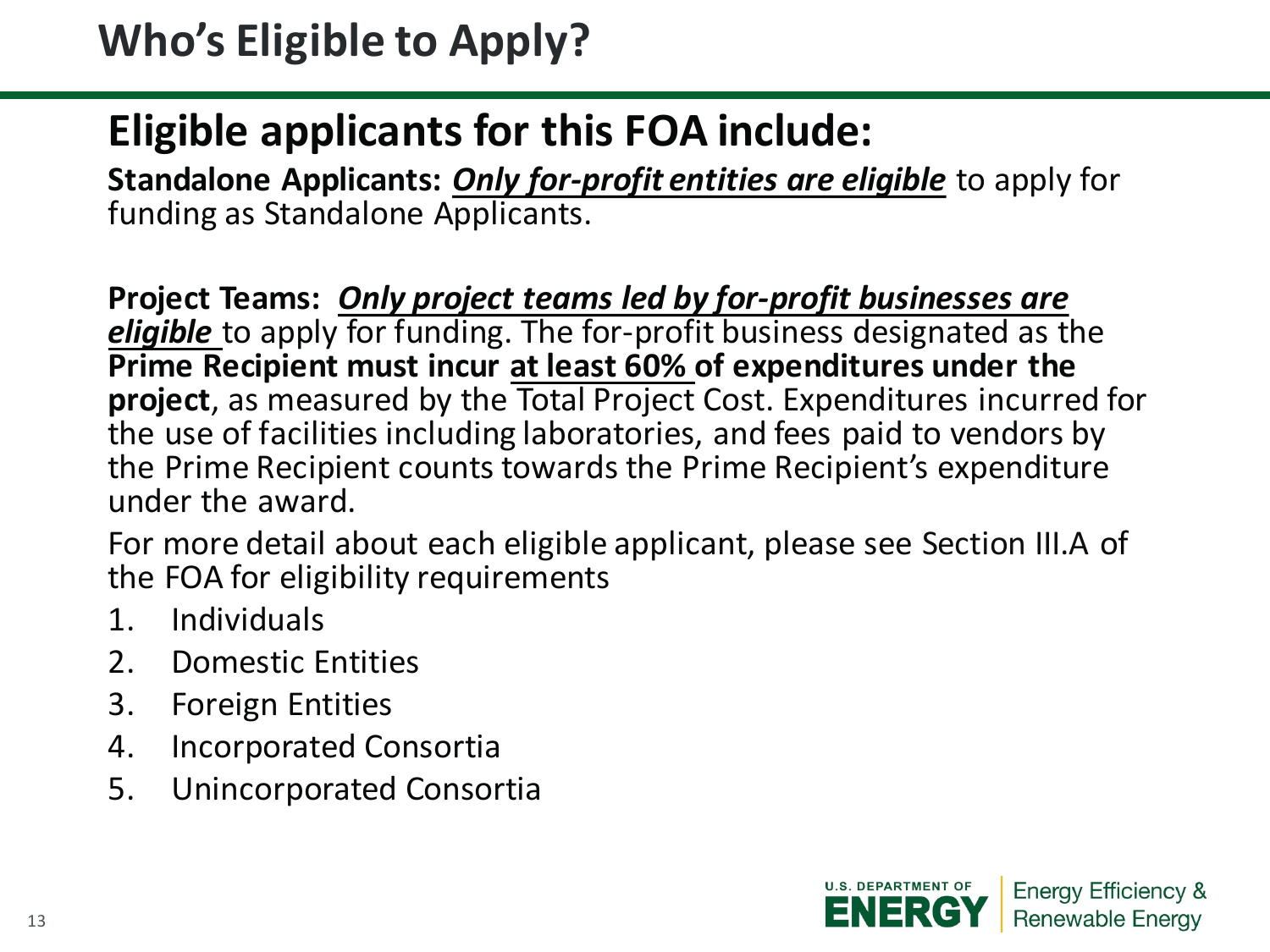### **Topic Areas/Technical Areas of Interest**

|                                                                            | <b>Hardware</b>                                                                                                                                                                                                                                     |                                                                                                                   |                                                                                                                                                                                                                                                                                                                                                                           |  |  |
|----------------------------------------------------------------------------|-----------------------------------------------------------------------------------------------------------------------------------------------------------------------------------------------------------------------------------------------------|-------------------------------------------------------------------------------------------------------------------|---------------------------------------------------------------------------------------------------------------------------------------------------------------------------------------------------------------------------------------------------------------------------------------------------------------------------------------------------------------------------|--|--|
|                                                                            | <b>Design</b>                                                                                                                                                                                                                                       |                                                                                                                   | <b>Manufacturing, Construction, and Operation</b>                                                                                                                                                                                                                                                                                                                         |  |  |
| $\bullet$<br>$\bullet$<br>$\bullet$<br>$\bullet$<br>$\bullet$<br>$\bullet$ | Energy conversion efficiency<br>Use of lower cost materials<br>Materials requirements<br>Size / Weight<br>Complexity<br>Durability/Lifetime<br>Standardization<br>Alternative form factor<br>Ease of Use/Install<br>Reduced O&M<br><b>BIPV/BAPV</b> | $\bullet$<br>$\bullet$<br>$\bullet$<br>$\bullet$<br>$\bullet$<br>$\bullet$<br>$\bullet$<br>$\bullet$<br>$\bullet$ | Robotics for installation (assistance or full automation<br>Mobile/in-field manufacturing<br>Product performance, reliability, and durability<br>Throughput<br>Yield<br><b>Bill-of-materials</b><br>Process simplification, optimization, and/or repeatability<br>Capital expense (e.g. reduced processing steps, in-<br>line/continuous processing)<br>In-line metrology |  |  |
|                                                                            | <b>Monitoring and testing</b>                                                                                                                                                                                                                       | <b>Grid Integration</b>                                                                                           |                                                                                                                                                                                                                                                                                                                                                                           |  |  |
| $\bullet$<br>$\bullet$                                                     | Mean time between failure<br>Guaranteed performance<br>Degradation rate<br><b>Failure Prediction</b>                                                                                                                                                | $\bullet$<br>$\bullet$<br>$\bullet$<br>$\bullet$<br>$\bullet$<br>$\bullet$<br>$\bullet$<br>$\bullet$              | PV and load shifting/integration<br>PV integration with DC electric vehicle charging systems<br>Frequency and Voltage Regulation<br>Storage (distribution level and behind the meter)<br>controls and integration<br>Microgrid management<br>Dynamic Controls to Aid Overall Grid Stability<br>Communications<br><b>High Power Density Power Electronics</b>              |  |  |
|                                                                            | Automation (where applicable) to any of the above<br>$\bullet$                                                                                                                                                                                      |                                                                                                                   |                                                                                                                                                                                                                                                                                                                                                                           |  |  |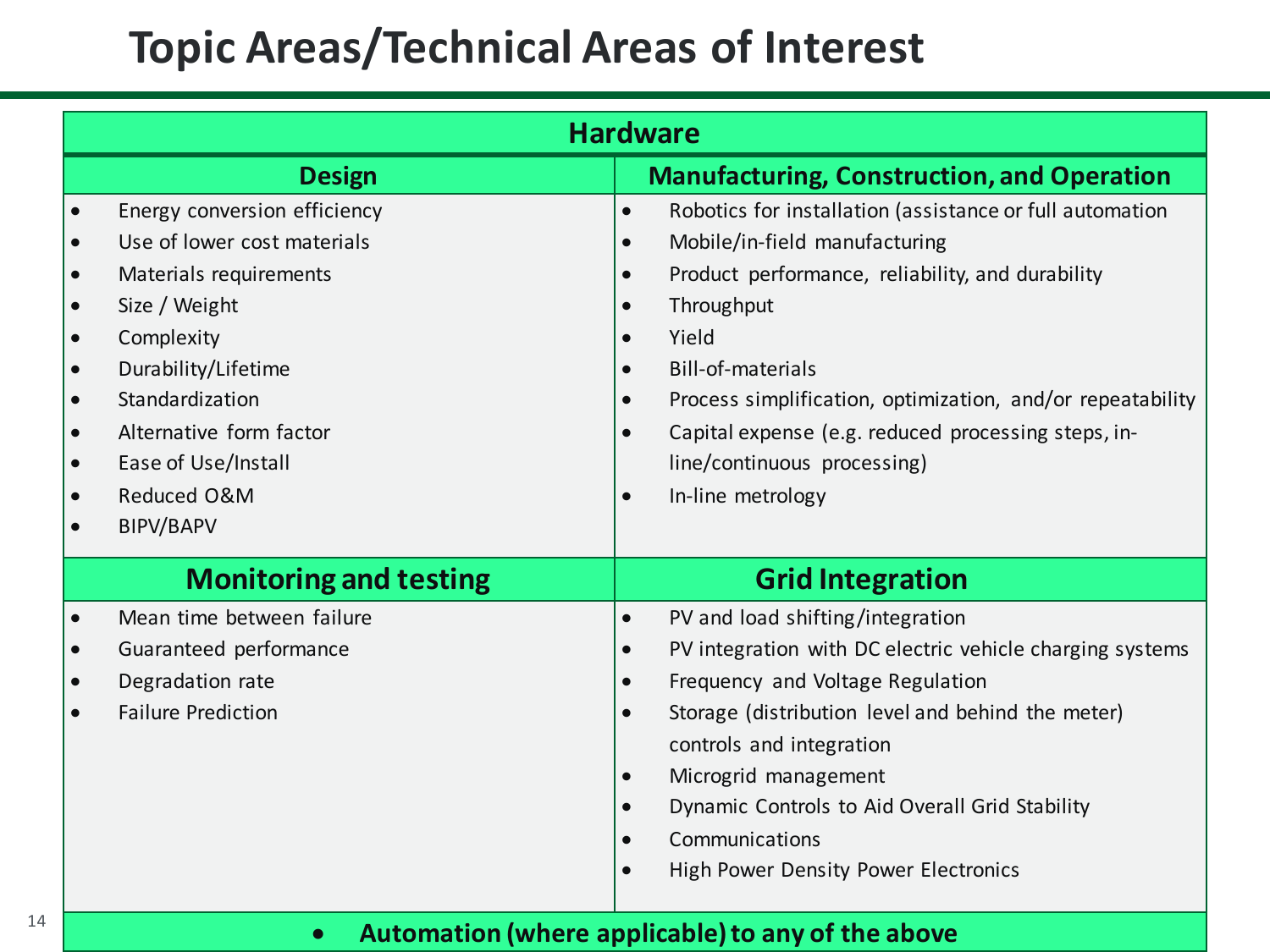### **Topic Areas/Technical Areas of Interest- Continued**

| <b>Non-Hardware (Soft Costs)</b>             |                                                       |           |                                                      |  |  |
|----------------------------------------------|-------------------------------------------------------|-----------|------------------------------------------------------|--|--|
|                                              | <b>Customer Acquisition</b>                           |           | <b>Financing and Contracting</b>                     |  |  |
|                                              | Customer and site identification                      | $\bullet$ | Cost of capital                                      |  |  |
| $\bullet$                                    | Sales calls and site visits                           | $\bullet$ | Legal agreement structuring, standards and templates |  |  |
| $\bullet$                                    | Bid preparation and phantom bids                      |           | (RFPs, PPAs, etc.)                                   |  |  |
| $\bullet$                                    | Billing and collecting payments                       |           | Incentive application processing                     |  |  |
|                                              | Addressing tenant/landlord split incentive            |           | Increasing access for new customer classes           |  |  |
|                                              |                                                       |           | Secondary markets                                    |  |  |
|                                              |                                                       | $\bullet$ | Asset Management                                     |  |  |
|                                              | Permitting, Inspection, Interconnection               |           | <b>Installation and Performance</b>                  |  |  |
|                                              | Permitting, inspection, and interconnection times and | $\bullet$ | Service (Operations & Maintenance)                   |  |  |
|                                              | expenses                                              | $\bullet$ | Installation labor                                   |  |  |
| $\bullet$                                    | Utility interconnection expenses                      |           | Labor skill level                                    |  |  |
| $\bullet$                                    | Feasibility assessment                                |           | System design optimization                           |  |  |
| $\bullet$                                    | Crew and truck inefficiencies                         |           | Change order reduction                               |  |  |
| $\bullet$                                    | Standardization                                       |           | Data acquisition                                     |  |  |
| $\bullet$                                    | Decision support                                      |           | Monetizing value of data assets                      |  |  |
|                                              |                                                       |           | Fleet Management                                     |  |  |
| Utility focused IT, Software, Platforms for: |                                                       |           |                                                      |  |  |
|                                              | Customer engagement                                   | $\bullet$ | Shared solar project development and management      |  |  |
| $\bullet$                                    | Utility data visualization/analytics for visibility,  |           | Communications                                       |  |  |
|                                              | intelligence, and/or planning(e.g. distributed solar  |           | Demand response                                      |  |  |
|                                              | aggregation and control)                              |           | Load management                                      |  |  |
|                                              | Forecast of System Output (all timescales)            |           | Modernized utility billing software systems          |  |  |
|                                              | Automation of any of the above<br>$\bullet$           |           |                                                      |  |  |

15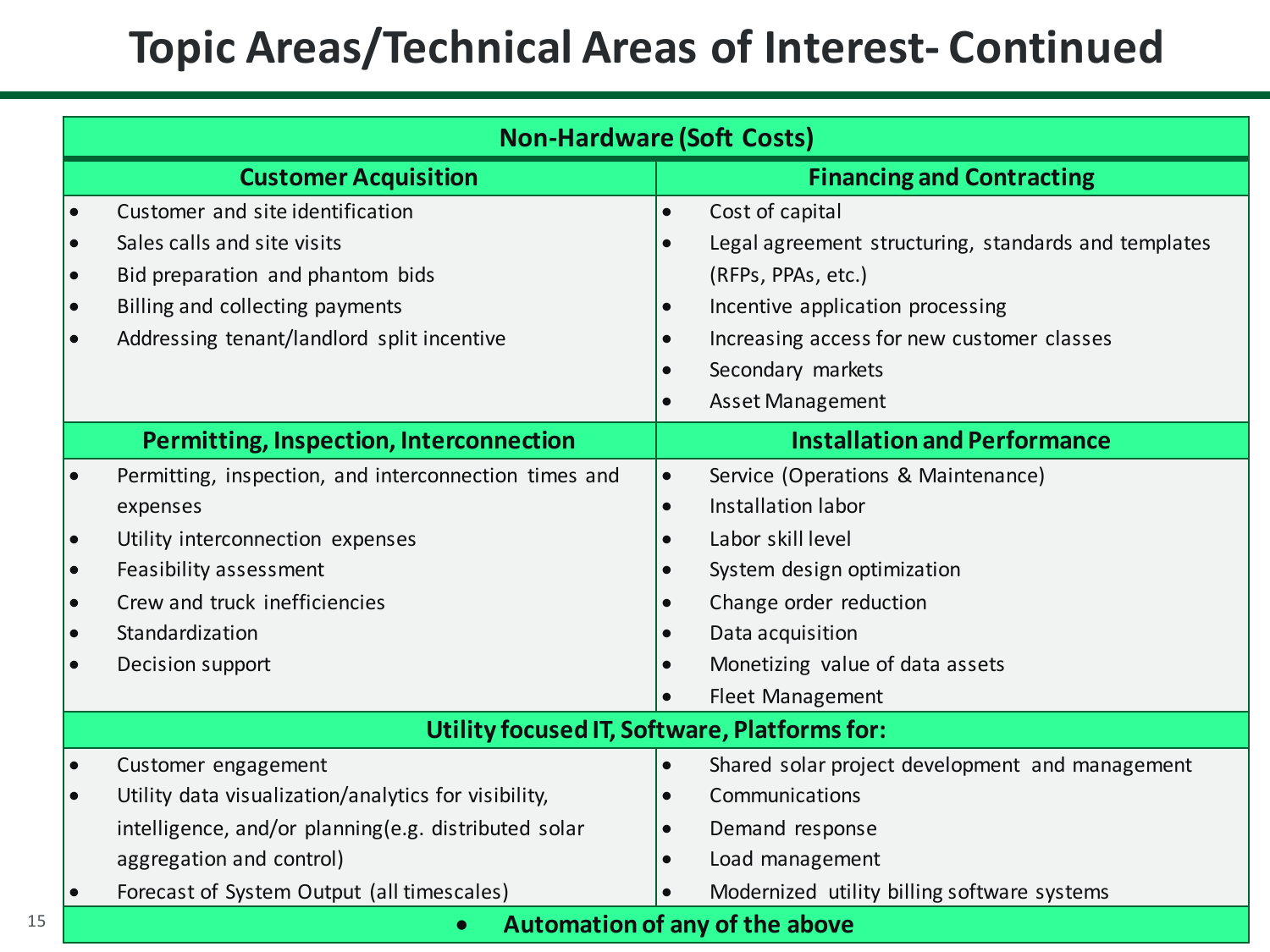### **Areas Specifically Not of Interest**

- **Undifferentiated products**: This FOA seeks innovative solutions that enable the Sunshot Initiative's aggressive goals. Evolutionary advancement of undifferentiated or duplicative products is insufficient to meet SunShot goals and not of interest to this FOA.
- Projects lacking influential impact from federal funds: This FOA intends to fund projects where federal funds will provide a clear and measurable impact, e.g. retiring risk sufficiently for follow-on investment or catalyzing development. **Projects that have sufficient monies and resources to be executed regardless of federal funds are not of interest**.
- **Re-funding the same idea at the same technology readiness level**: This FOA does not intend to re-fund prior SunShot awardees for the same idea at the same technology readiness level. Previous awardees can apply with the same idea at an increased technology readiness level or a new idea.

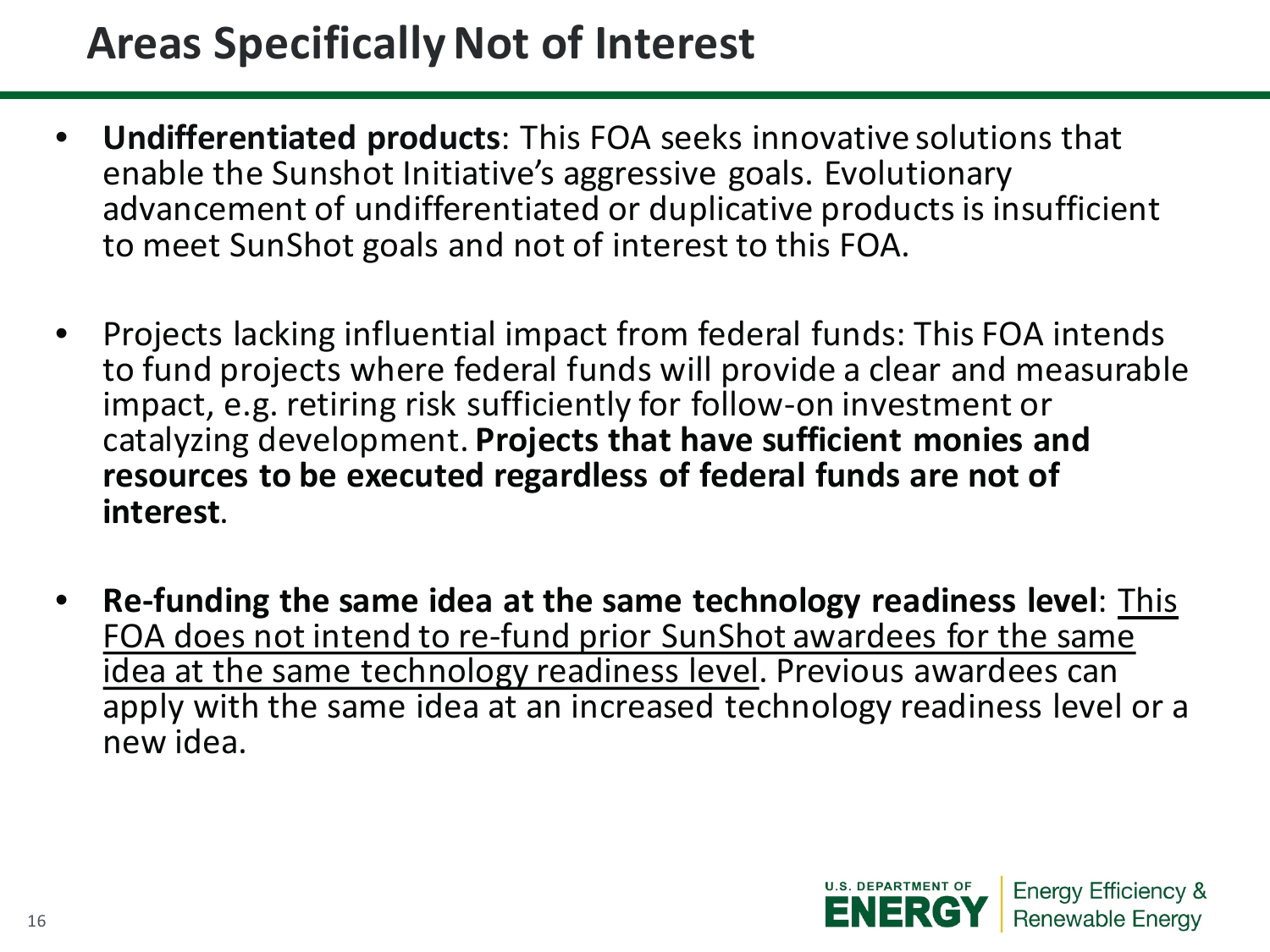### **Areas Specifically Not of Interest, Continued**

- **Entities which require continued support**: This funding opportunity seeks to assist the creation of independent businesses which can fully support themselves and continue to grow. This opportunity is not intended for creating a product, organization, service, or other entity or item which requires continued government support to operate.
- **HVAC and water heating applications.**
- Products or solutions for systems which **do not tie to the grid** (i.e. wholly off-grid applications and portable power).
- Fundamental battery/storage materials research **SETO is not able to fund storage materials research**.

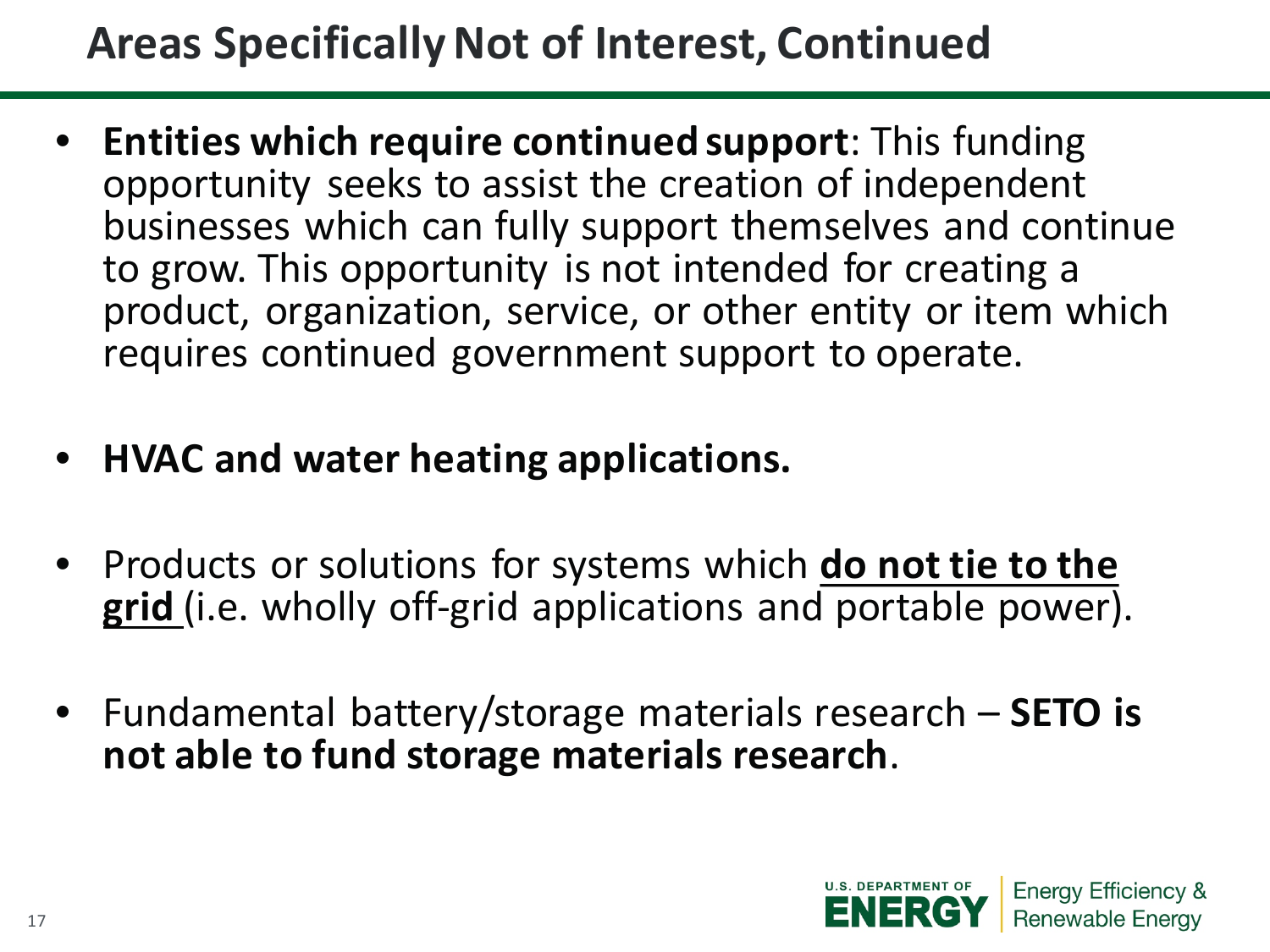### **FOA Tiers**

This FOA will be separated into Tiers based on the stage and type of technology development:

#### **Hardware Tiers:**

• **Tier 0:** SunShot Incubator Program Round 11, **20% cost share, up to \$500k in funding, up to 12 month project periods** - Accelerate transition from a proof-ofconcept of all critical components to an early stage functional prototype.

• **Tier 1:** SunShot Incubator Program Round 11, **20% cost share, up to \$1M in funding, up to 12 month project period**- Accelerate transition of an early stage functional prototype to a lab made, manufacturing- and commercially-relevant prototype whose full functionality has been proven in all possible commercial use cases.

• **Tier 2:** SunShot Incubator Program Round 11, **50% cost share, up to \$2M in funding, up to 18 months project periods** – Accelerate transition of a lab made, manufacturing- and commercially-relevant prototype to a full developed prototype whose initial reliability and certification testing has been passed and is ready to begin/develop pilot manufacture.

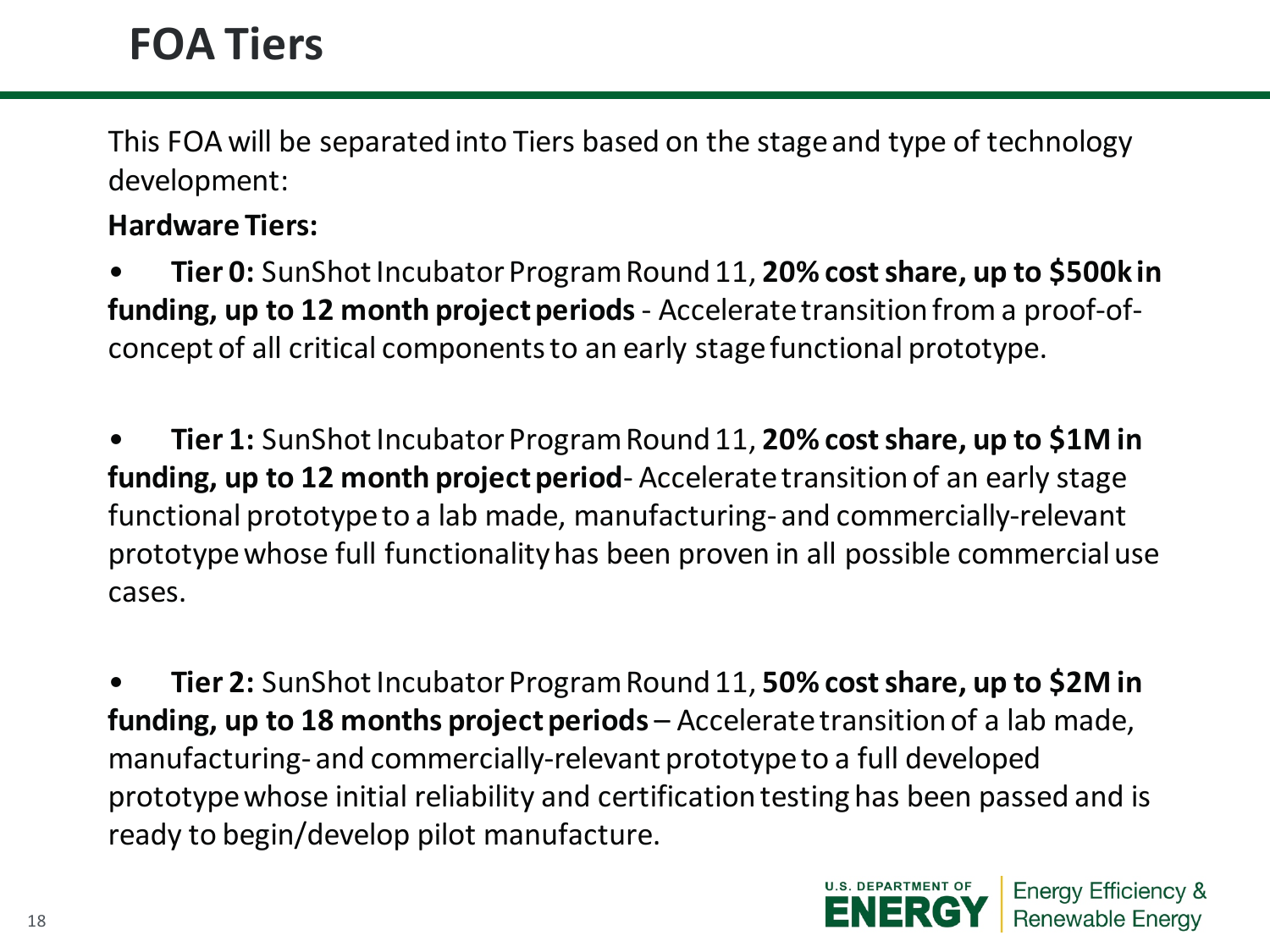### **FOA Tiers- Continued**

• Tier 3: Solar Manufacturing Technology (SolarMat) Round 3, **50% cost share, up to \$5M in funding, up to 24 month project periods** - Develop and demonstrate innovative manufacturing technology, step process(es), or equipment that enable a globally best-in-class cost advantage.

#### **Soft Cost (Non-Hardware) Tiers:**

- Tier 1S: SunShot Incubator Round 11, **20% cost share, up to \$500k in funding, 12 month project periods**- Accelerate the transition of a proof-ofconcept solution or business plan to alpha capability and early customer trials.
- Tier 2S: SunShot Incubator program Round 11, **50% cost share, up to \$2M in funding, 18 month project periods**- Transition alpha capability through beta launch and full commercialization.

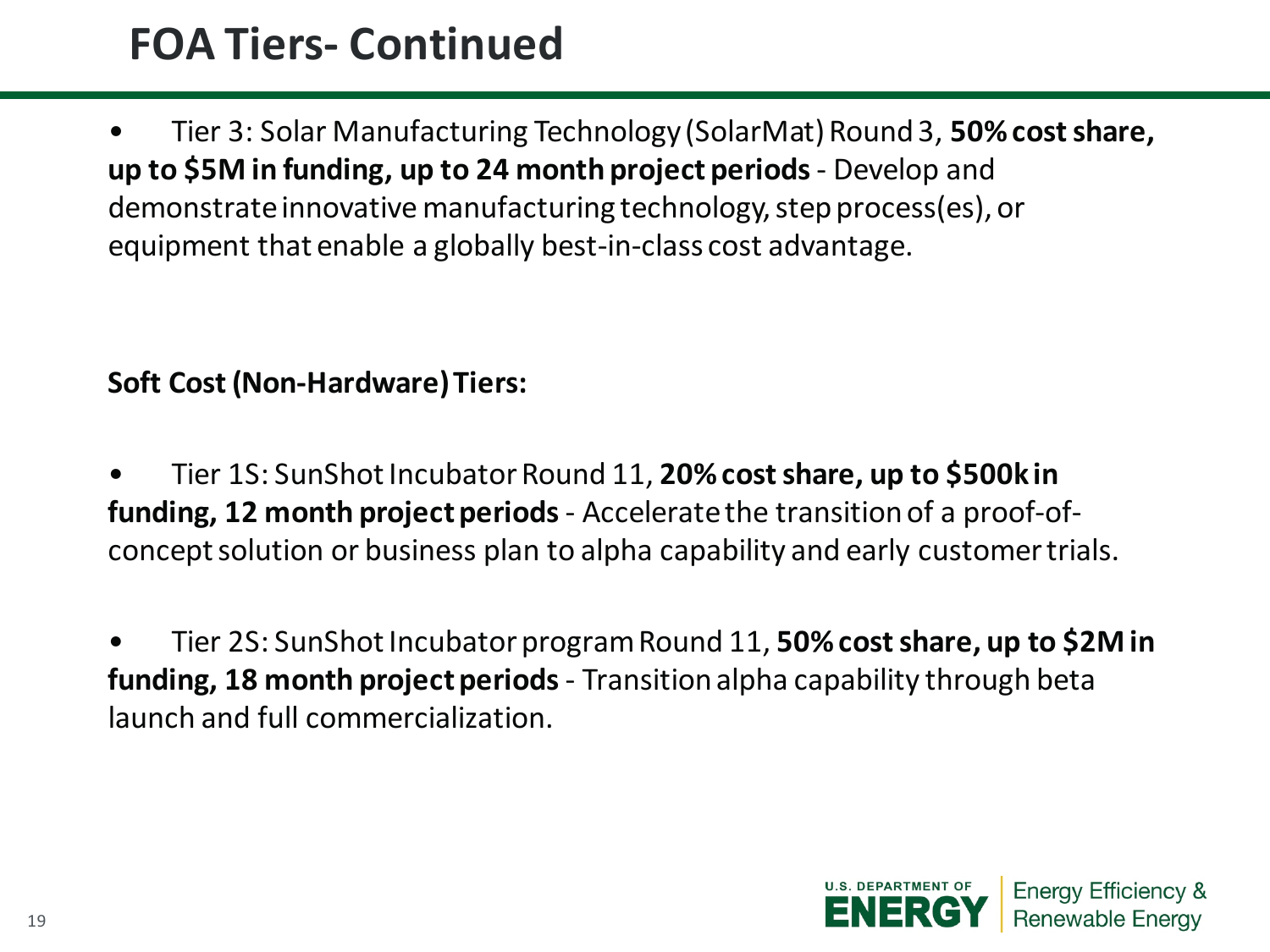Prime Applicants may only submit one Full Application for each tier (Tier 0, Tier 1, Tier 2, Tier 3, Tier 1S, and Tier 2S) of this FOA.

- **Each application must be for different and distinct products, processes, and/or technologies**. Further, each application must be its own unique, stand-alone project with no interdependencies on other applications. If an applicant submits *more than one Full Application to the same tier, EERE will only consider the last timely submission for evaluation*.
- Any other submissions received listing the same applicant for the same topic area will be considered noncompliant and not eligible for further consideration. This limitation does not prohibit an applicant from collaborating on other applications (e.g., as a potential Subrecipient or partner) so long as the entity is only listed as the Prime Applicant on one Full Application per tier submitted under this FOA.

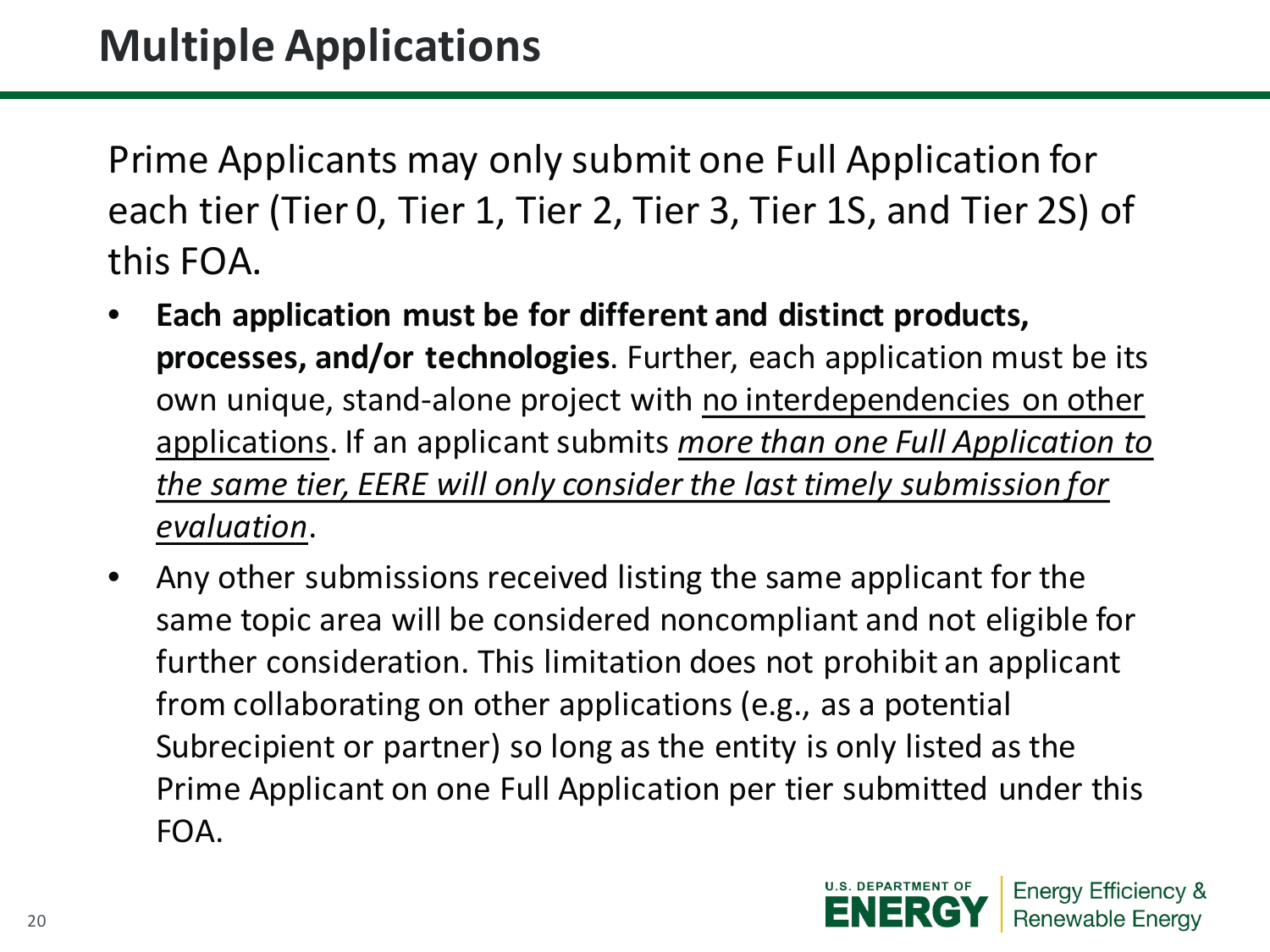### **Statement of Substantial Involvement**

EERE has substantial involvement in work performed under Awards made following this FOA. EERE does not limit its involvement to the administrative requirements of the Award. Instead, EERE has substantial involvement in the direction and redirection of the technical aspects of the project as a whole. Substantial involvement includes, but is not limited to, the following:

- EERE shares responsibility with the Recipient for the management, control, direction, and performance of the Project.
- EERE may intervene in the conduct or performance of work under this Award for programmatic reasons. Intervention includes the interruption or modification of the conduct or performance of project activities.
- EERE may redirect or discontinue funding the Project based on the outcome of EERE's evaluation of the Project Performance Metrics at that the Go/No Go decision point.

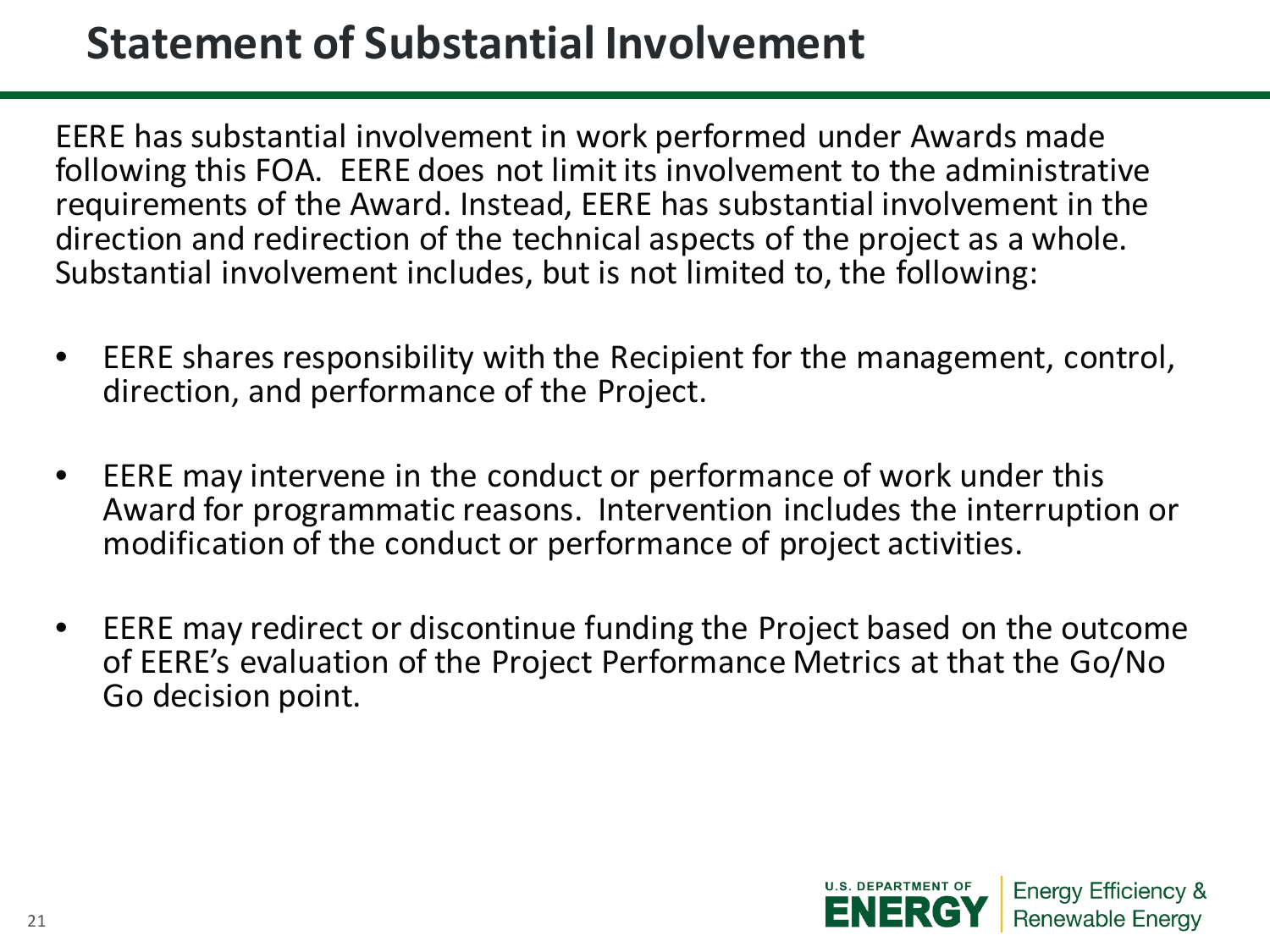### **Statement of Substantial Involvement - Continued**

- EERE participates in major project decision-making processes.
- EERE conducting site visits as required to: participate in recipient "Kick-off Meetings", gain clearer understanding of problems or issues, observe testing, meet with stakeholders/attend public meetings, verify equipment installations, validate reported progress, review confidential/proprietary information, participate in progress and cost/financial reviews and conduct structured project review per programmatic direction
- EERE promoting and facilitating technology transfer activities, including disseminating program results through presentations and publications.
- The Recipient must adhere to EERE technical direction and comply with agency-specific and programmatic requirements.

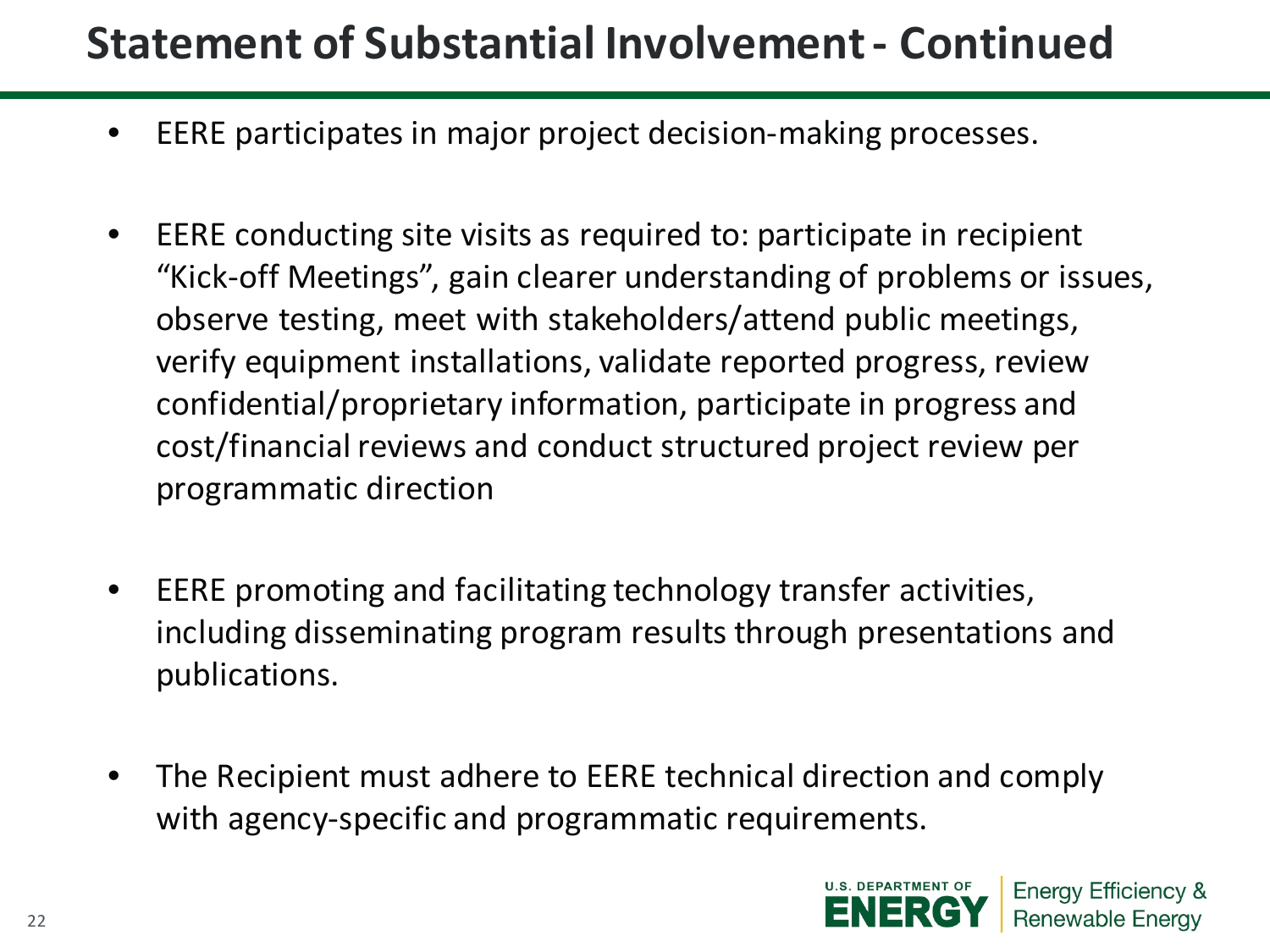## **Letters of Intent**

- Letters of Intent ("LOIs") are *NOT REQUIRED* in order to be eligible to submit a Concept Paper and Full Application
	- Used by SETO for review planning purposes
- The LOI must comply with the content and form requirements of Section IV.B.1 of the FOA, and
- The applicant must enter all required information and click the "Create Submission" button in EERE Exchange by the deadline stated in the FOA.
- The LOIs should not contain any proprietary or sensitive business information
- EERE will not provide notification of acceptance for Letters of Intent

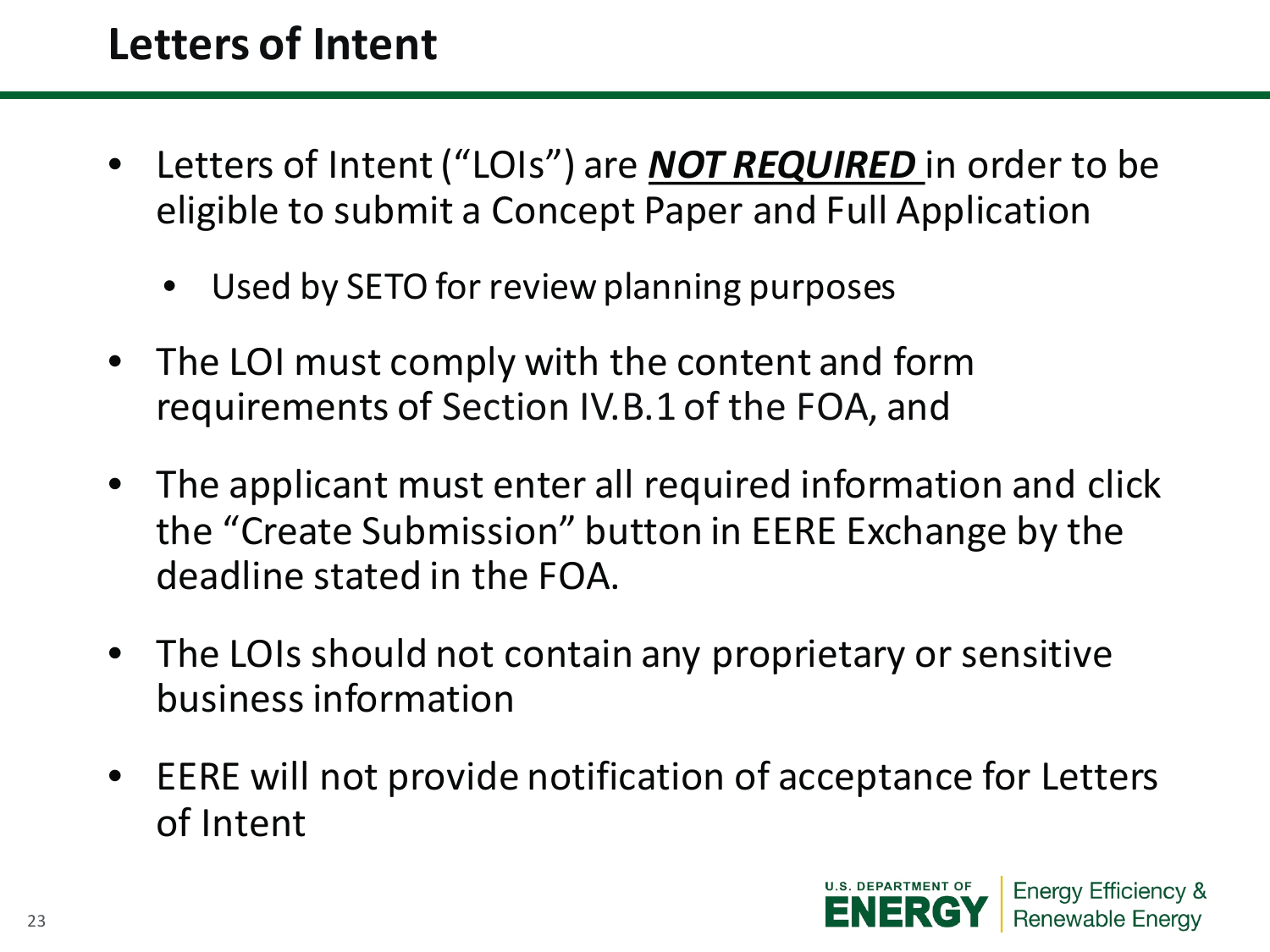### **Concept Papers**

- The Concept Paper is REQUIRED and:
	- Must be limited to a single concept or technology
	- Must include 1 Cover page, 4 page Project Description, 1 Page Letter(s) of Support, 1 Summary Slide
	- Must be submitted by **11/18/2015, 3:00pm ET**, through EERE Exchange
- Use the checklist provided in the FOA to ensure compliance.
- See Section IV.C of the FOA for details
- EERE provides applicants with: (1) an "encouraged" or "discouraged" notification, and (2) the reviewer comments

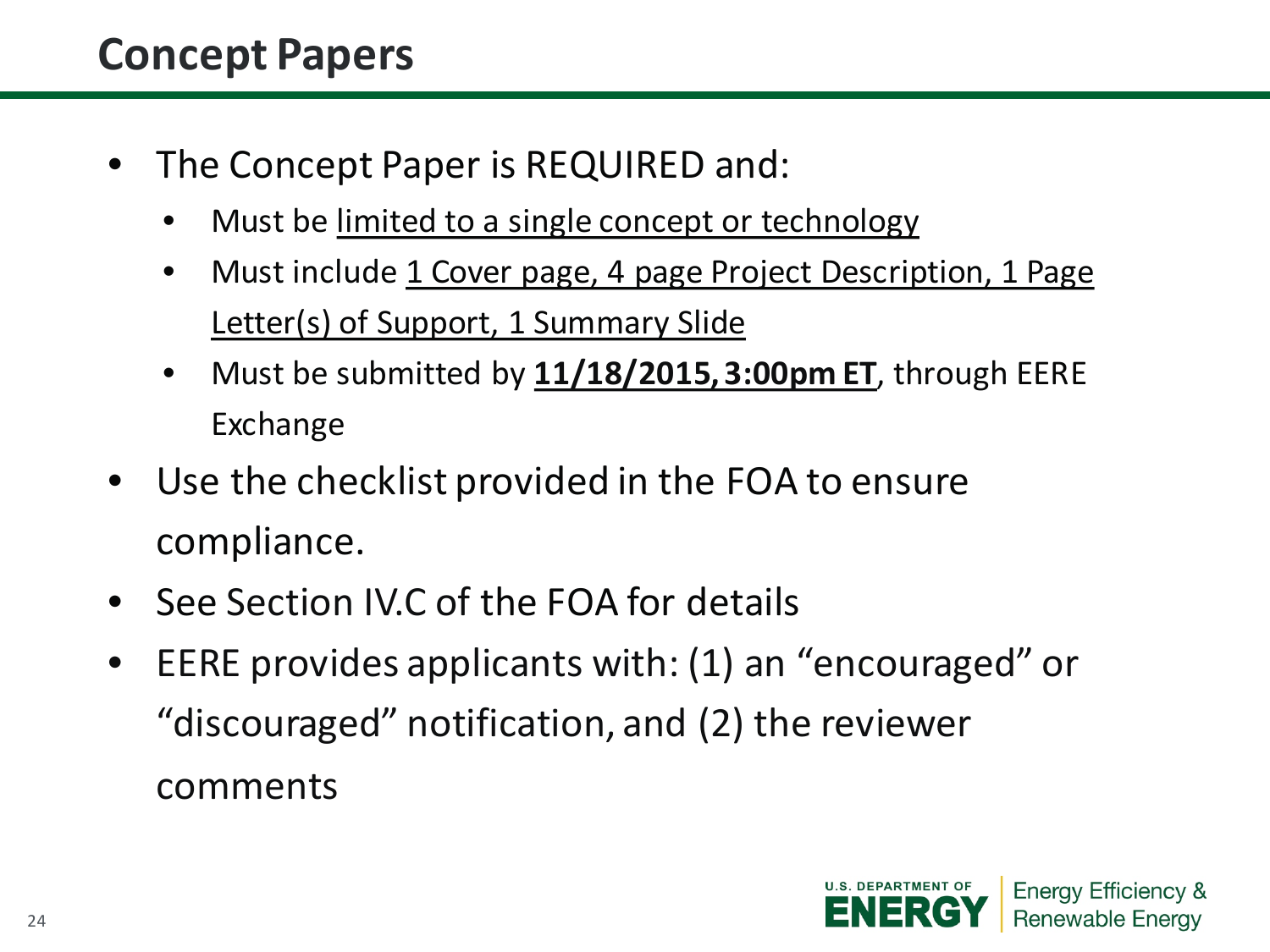### **Focus on Performance Metrics and SunShot Goals**

- How the target outcomes support the SunShot Initiative goal in \$/W and/or LCOE.
- High-level vision for performance metrics. Describe what will be produced, when it will be produced, and how it will be verified. Start by defining the baseline capability and end project performance metric in quantifiable/verifiable terms. Then fill in interim performance metrics.



25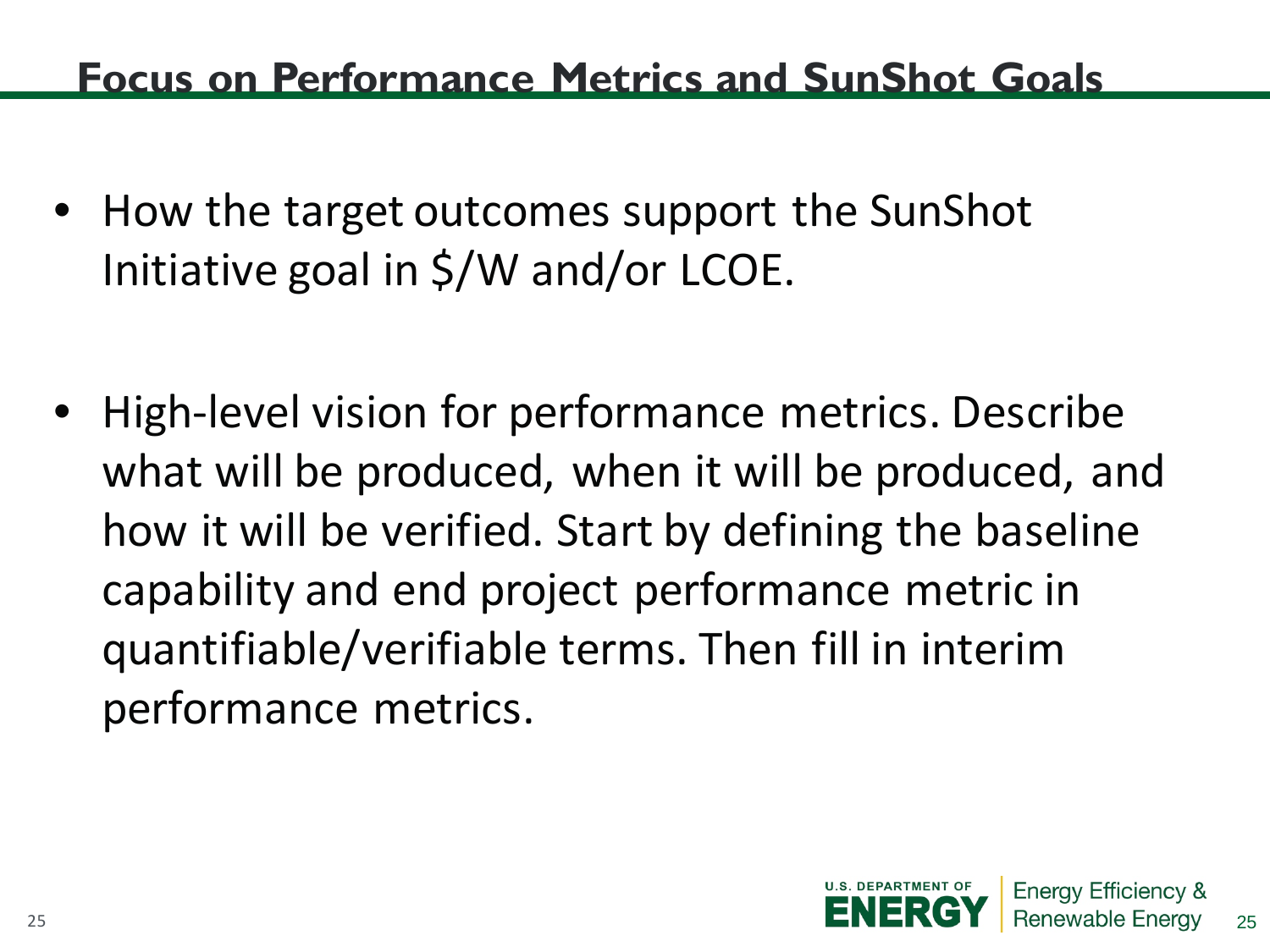EERE evaluates the Concept Papers based on the following technical review criteria:

- **Criterion 1: Innovation & Impact (50%)** This criterion involves consideration of the following factors:
	- **Mission** Extent to which this project will enable the achievement of SETO goals as described in areas of interest
	- **Innovation** Extent to which the proposed product represents a significant market improvement with respect to existing commercial products or solutions.
	- **Market Impact**
		- Extent to which the proposed technology will result in a commercially successful product and company.
		- Extent to which the project will result in either a product or solution that transforms or replaces existing industry approaches or a new product or solution that can be widely used by the existing industry and represents a significant improvement of industry approaches (an improvement leveraged across the entire industry can be as valuable as a new transformational standalone product).

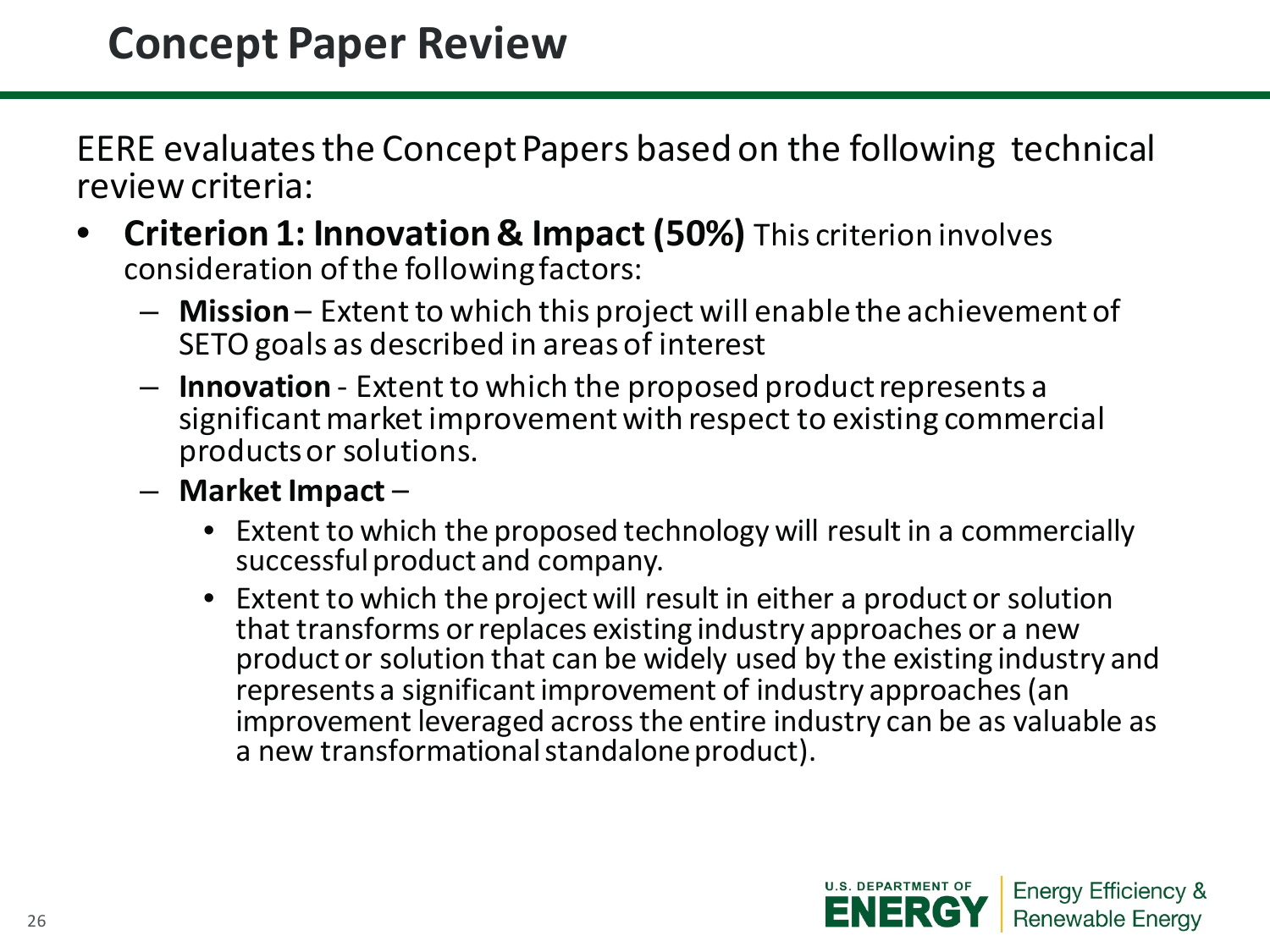EERE evaluates the Concept Papers based on the following technical review criteria (cont'd):

- **Criterion 2: Project Feasibility and Team (50%)** This criterion involves consideration of the following factors:
	- **Team** The extent to which the capability of the Principal Investigator(s) and the proposed team, including sub-recipients and partnerships, can address all aspects of the proposed project with a good chance of success, including, but not limited to, qualifications, relevant expertise, and time commitment of the individuals on the team.
	- **Plan** Adequacy, value, and reasonableness of the schedule and quality of the plan to achieve stated project outcomes, while identifying and addressing the expected barriers and risks.
	- **Measurable goals** Extent to which the proposed activities in the proposal are validated through explicitly stated measurable midproject and final deliverables.

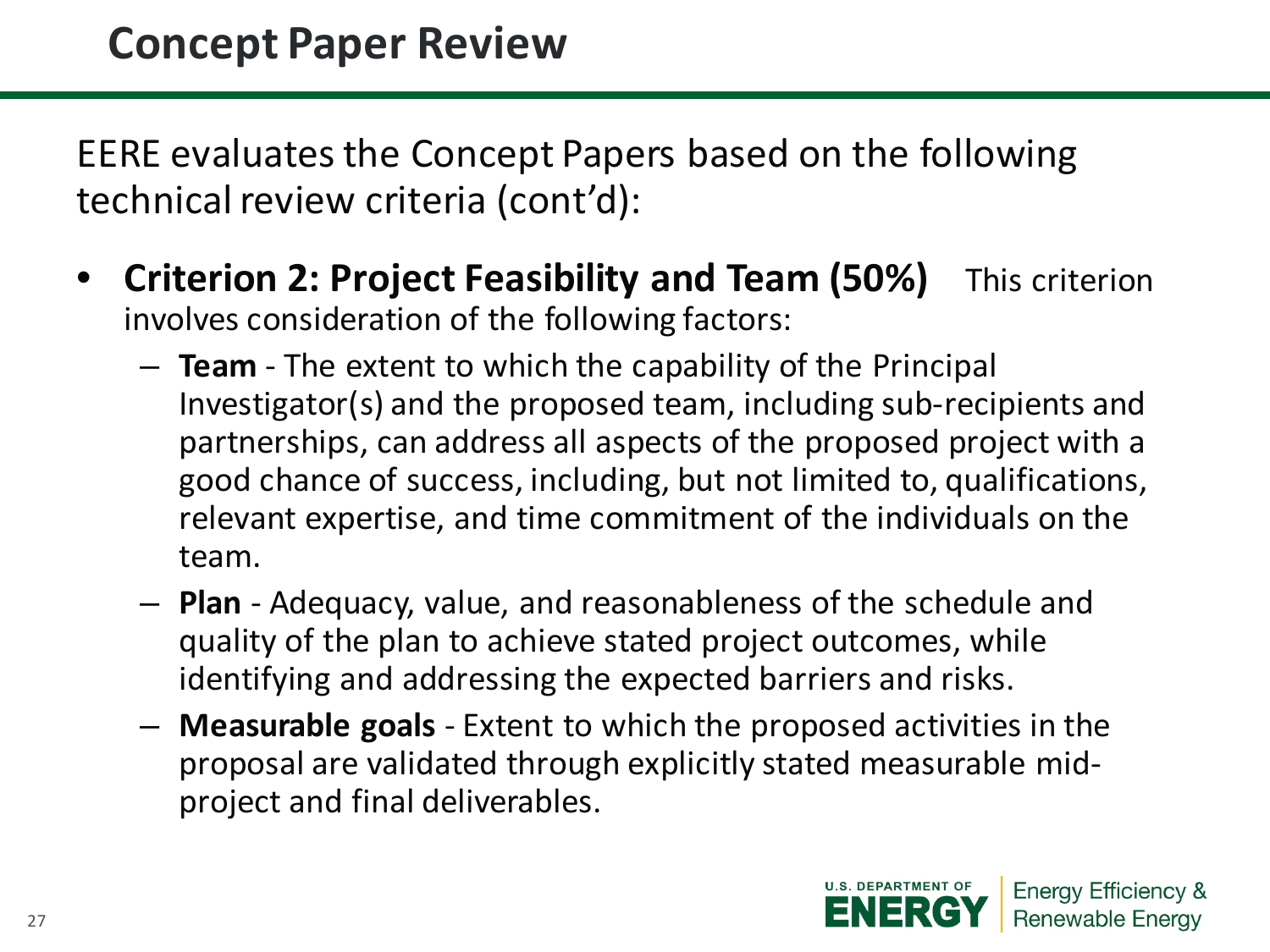# **What does Encouraged/Discouraged mean?**

## **Encouraged**

- Concept Paper contained elements of interest to the program
- Does not have an impact on selection
- **Discouraged** 
	- Applicants may apply, but are discouraged from doing so as DOE intends to convey its lack of programmatic interest in the proposed project
	- Discouraged assessments do not necessarily reflect judgments on the merits of the proposed project

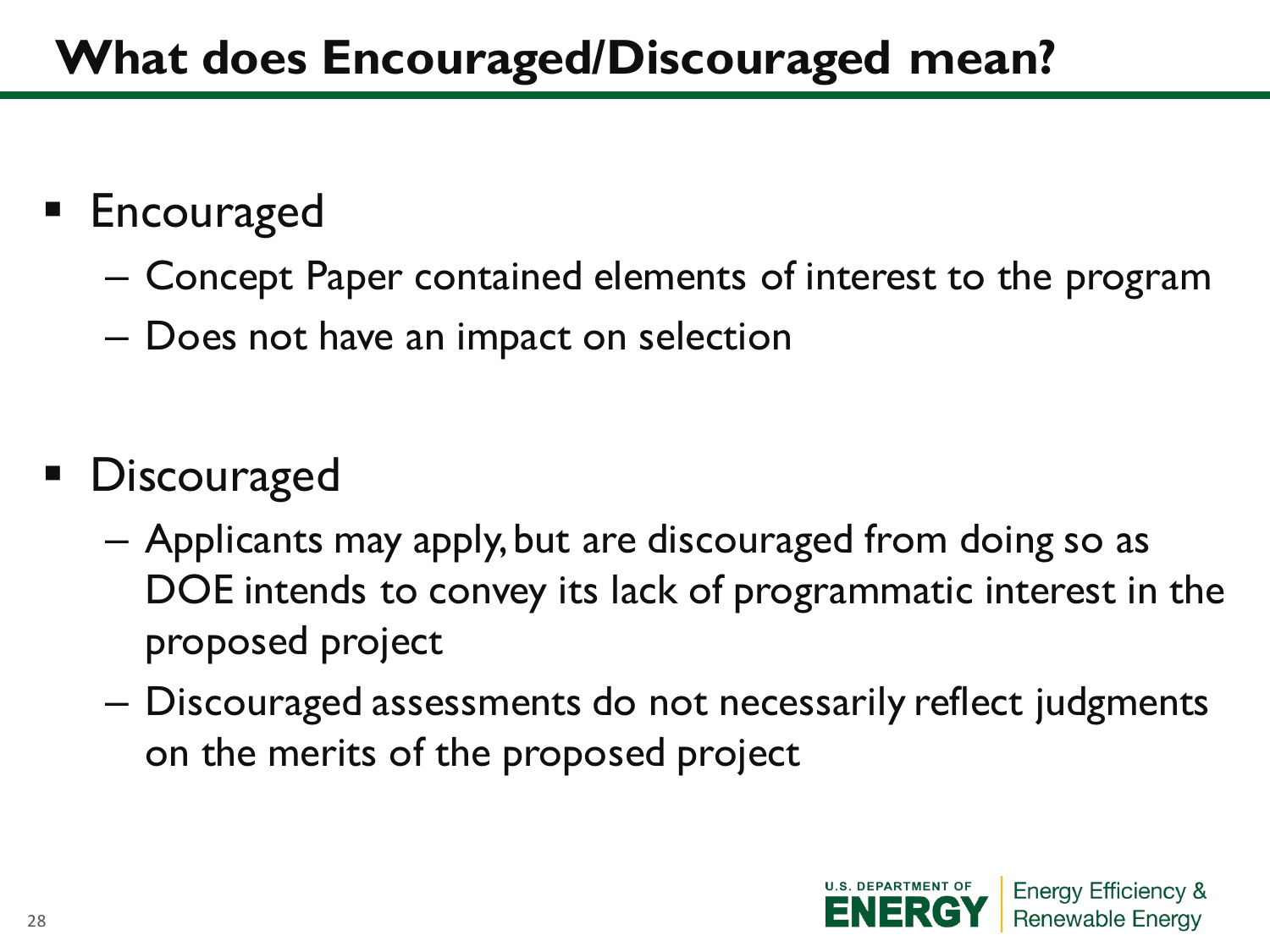### **Means of Submission**

• Letters of Intent, Concept Papers, Full Applications, and Replies to Reviewer Comments must be submitted through EERE Exchange at

https://eere-Exchange.energy.gov

- o EERE will not review or consider applications submitted through other means
- The Users' Guide for Applying to the Department of Energy EERE Funding Opportunity Announcements can be found at https://eere-Exchange.energy.gov/Manuals.aspx

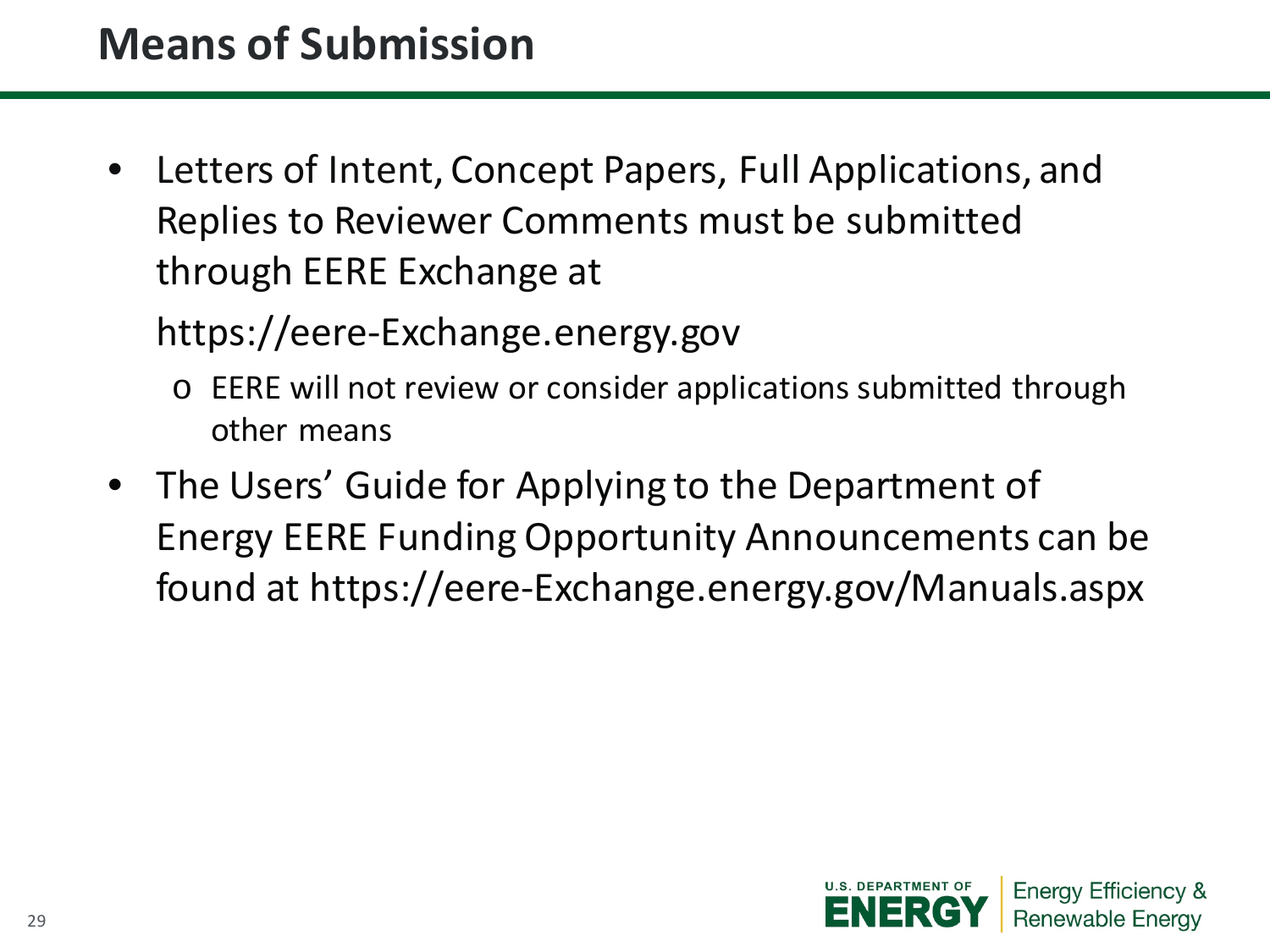### **Key Submission Points**

- Check entries in EERE Exchange
	- o Submissions could be deemed ineligible due to an incorrect entry
- **EERE strongly encourages Applicants to submit 1-2 days prior to the deadline** to allow for full upload of application documents and to avoid any potential technical glitches with EERE Exchange
- Make sure you hit the submit button
	- o Any changes made after you hit submit will un-submit your application and you will need to hit the submit button again
- For your records, print out the EERE Exchange Confirmation page at each step, which contains the application's Control Number

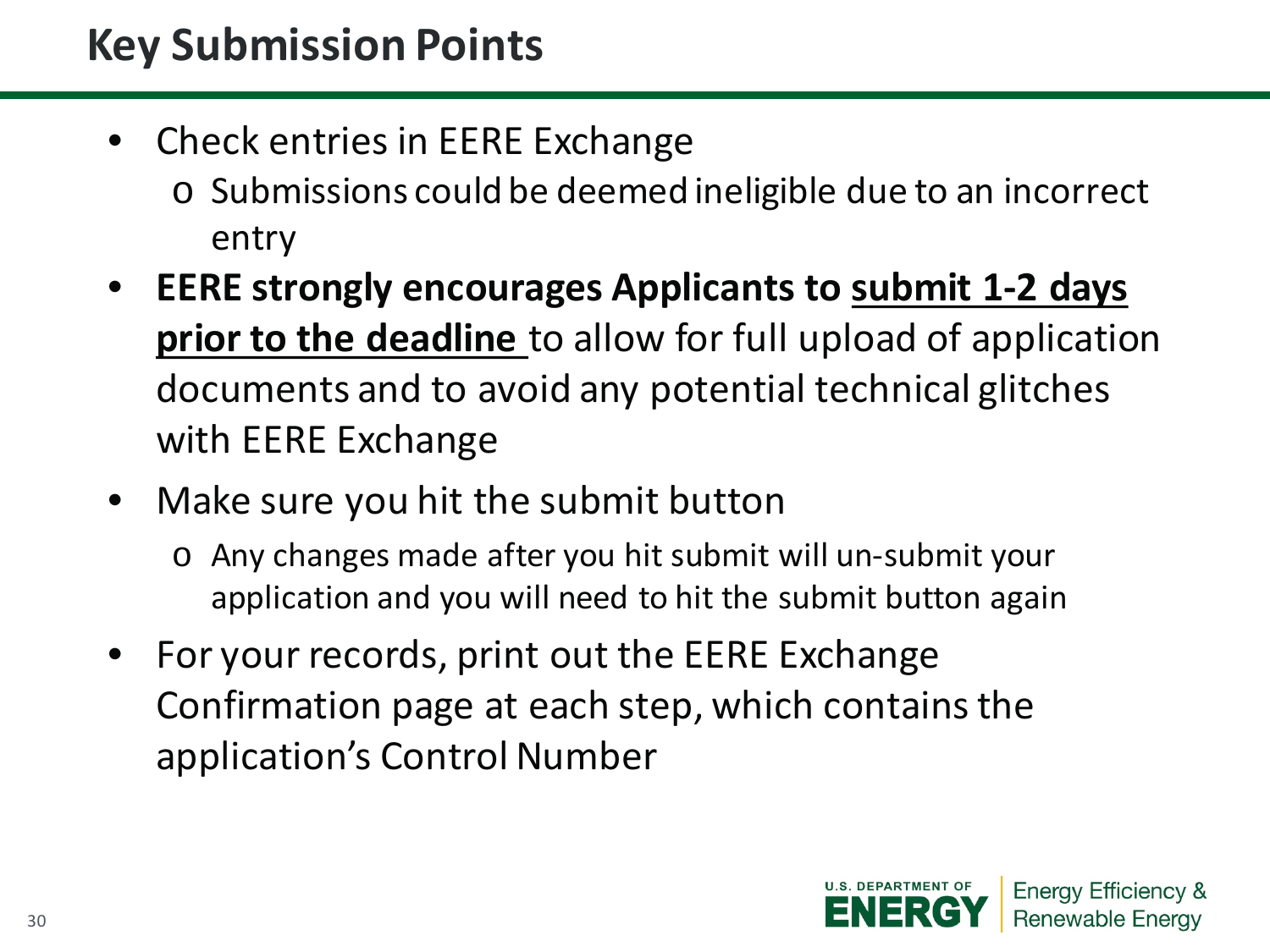### **Applicant Points-of-Contact**

- Applicants must designate primary investigator and business points-of-contact in EERE Exchange with whom EERE will communicate to conduct award negotiations
	- *These should not be the same person, unless absolutely necessary*

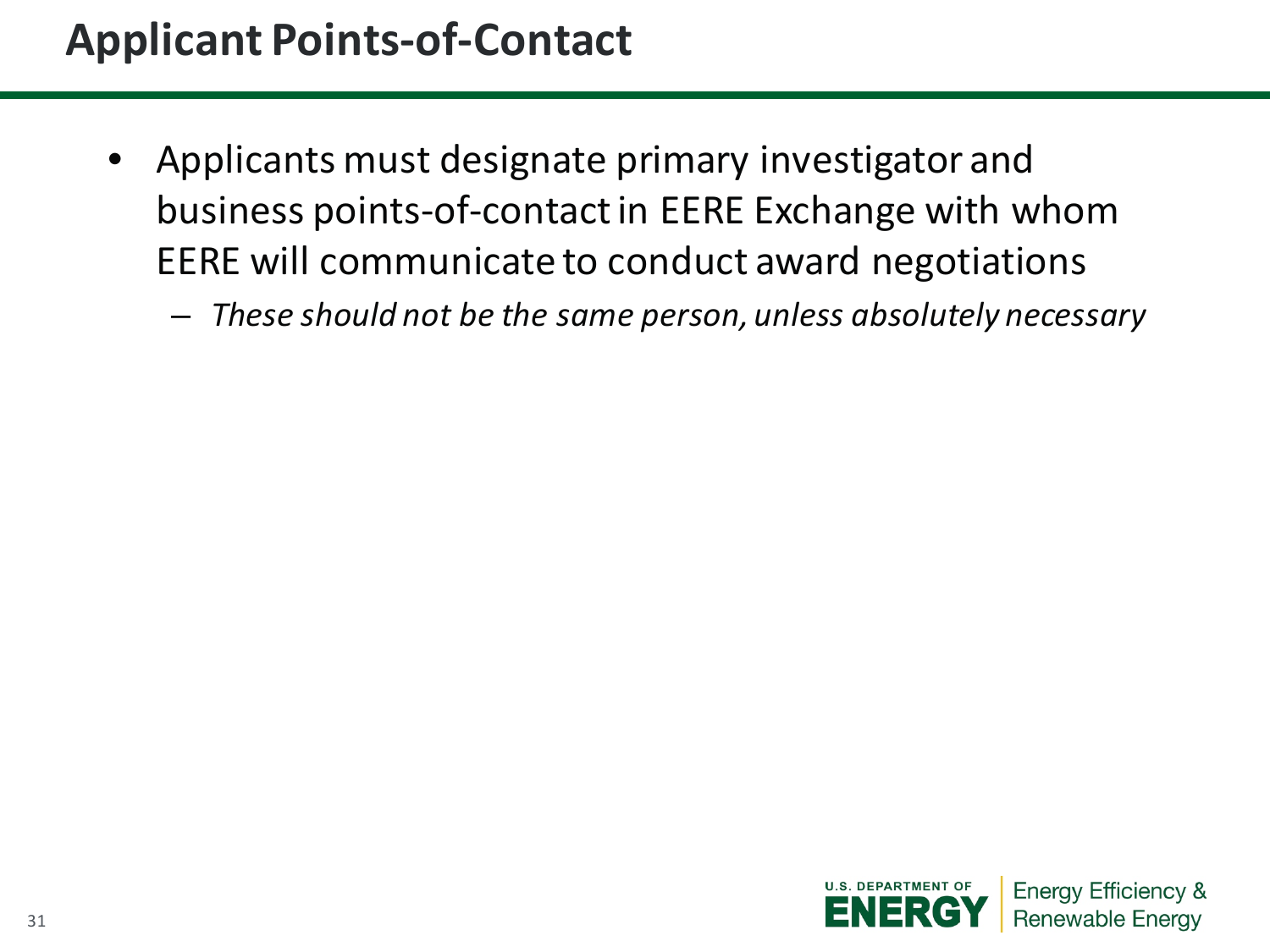### **FAQ- Cost Sharing Requirements**

- Tier 0, Tier 1, and Tier 1S awards: The minimum cost share requirement is greater than or equal to 20% of the Total Project Cost.
- Tier 2, Tier 2S, and Tier 3 awards: The minimum cost share requirement is greater than or equal to 50% of the Total Project Cost.
- Cost share is calculated with the following formula:

Awardee contribution

DOE contribution + Awardee contribution Awardee cost share $\%$  =

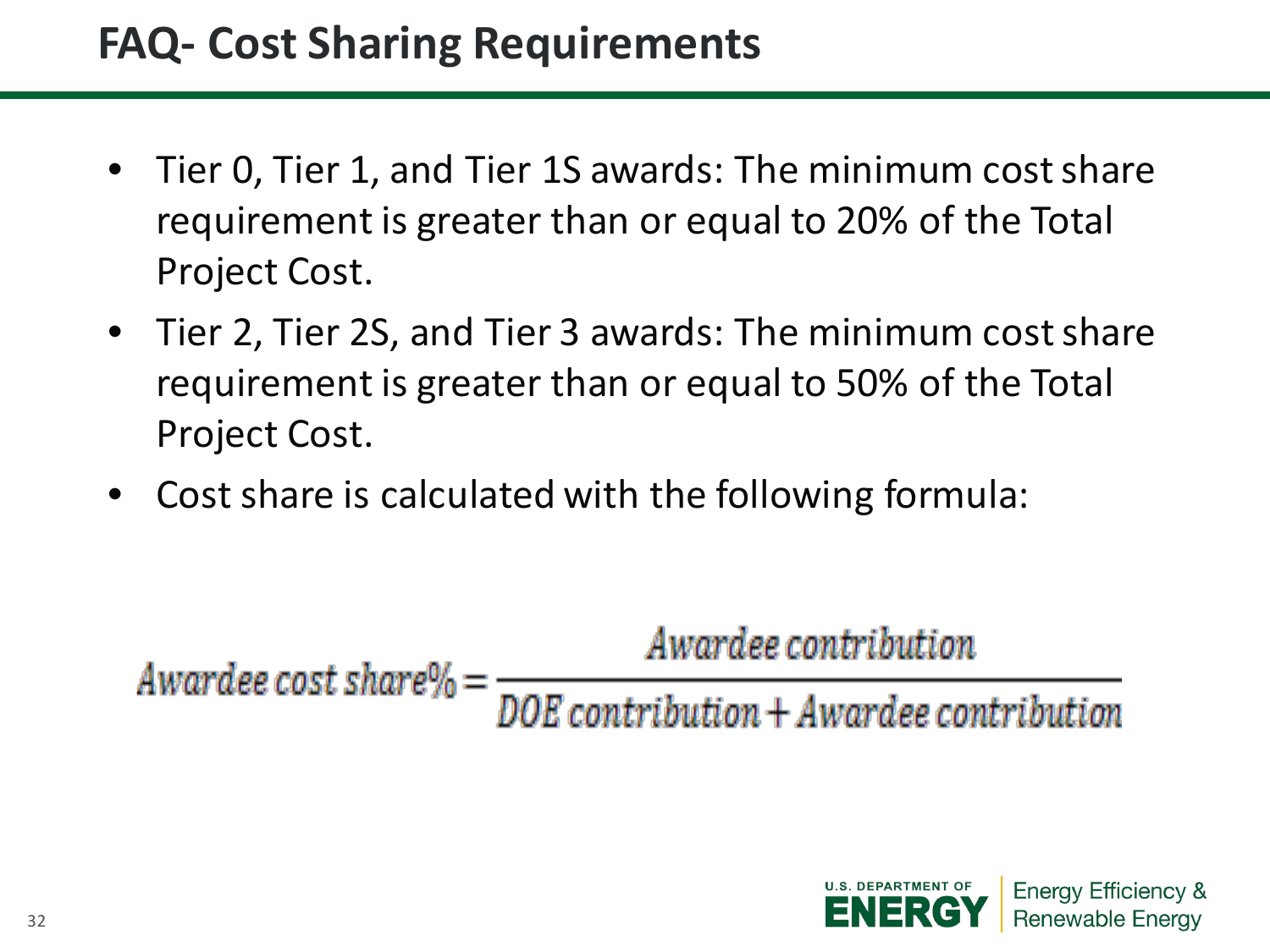# **FAQ – Proprietary/Confidential information**

- The DOE does not release proprietary/Confidential information
- The header and footer of every page that contains confidential, proprietary, or privileged information must be marked as follows: "Contains Confidential, Proprietary, or Privileged Information Exempt from Public Disclosure."
- Every line and paragraph containing proprietary, privileged, or trade secret information must be clearly marked using double brackets i.e. [[text]]
- **DO NOT use highlighting**, it is very difficult to read many applications marked using highlighting.
- You will be contacted in the event of a FOIA request and be allowed to redact proprietary material.

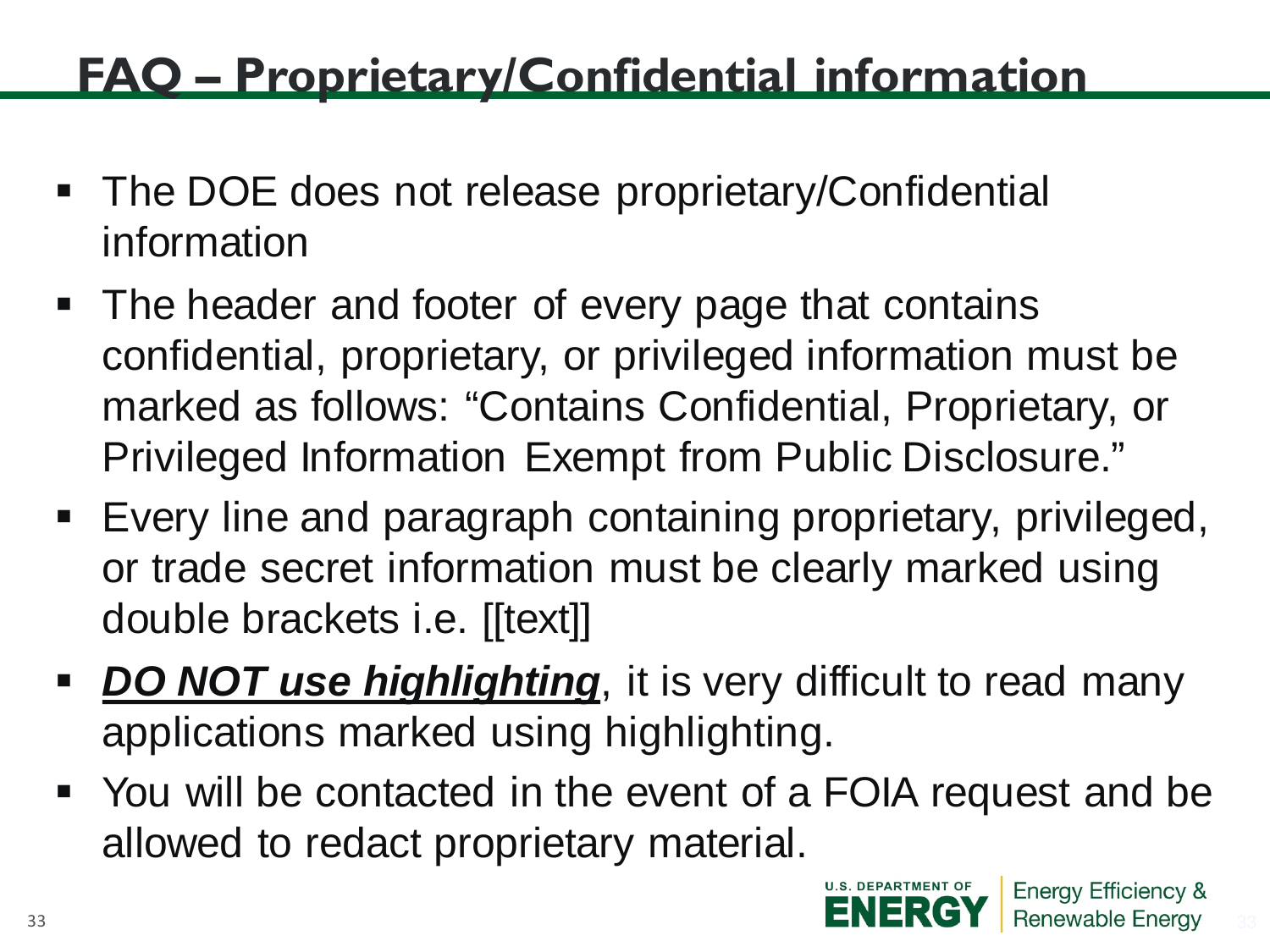# **FAQ – Software**

The award will include the terms of the government licenses. Specifically, the award will contain the following government license for the subject inventions: "With respect to any subject invention in which the Recipient retains title, the Federal Government shall have a non-exclusive, nontransferable, irrevocable, paid-up license to practice or have practiced for or on behalf of the U.S. the subject invention throughout the world." In addition to a government purpose license for any subject invention under award, the government will also have a license to any copyrighted software developed under the award. The award will contain the following license: "For such copyrighted data, including computer software, the Recipient grants to the Government, and others acting on its behalf, a paid-up nonexclusive, irrevocable worldwide license in such copyrighted data to reproduce, prepare derivative works, distribute copies to the public, and perform publicly and display publicly, by or on behalf of the Government."

**While the Solar Program will retain the right to request any data, including software, generated under the awards, it does not intend to take possession of or request delivery of any software developed under the awards. In the event software developed under an award was delivered to DOE, an awardee may mark the software as protected. As will be set forth in the awards, an awardee may mark software a "protected data" and DOE will agree not to disclose, publish or disseminate outside the Government for 5-years.**